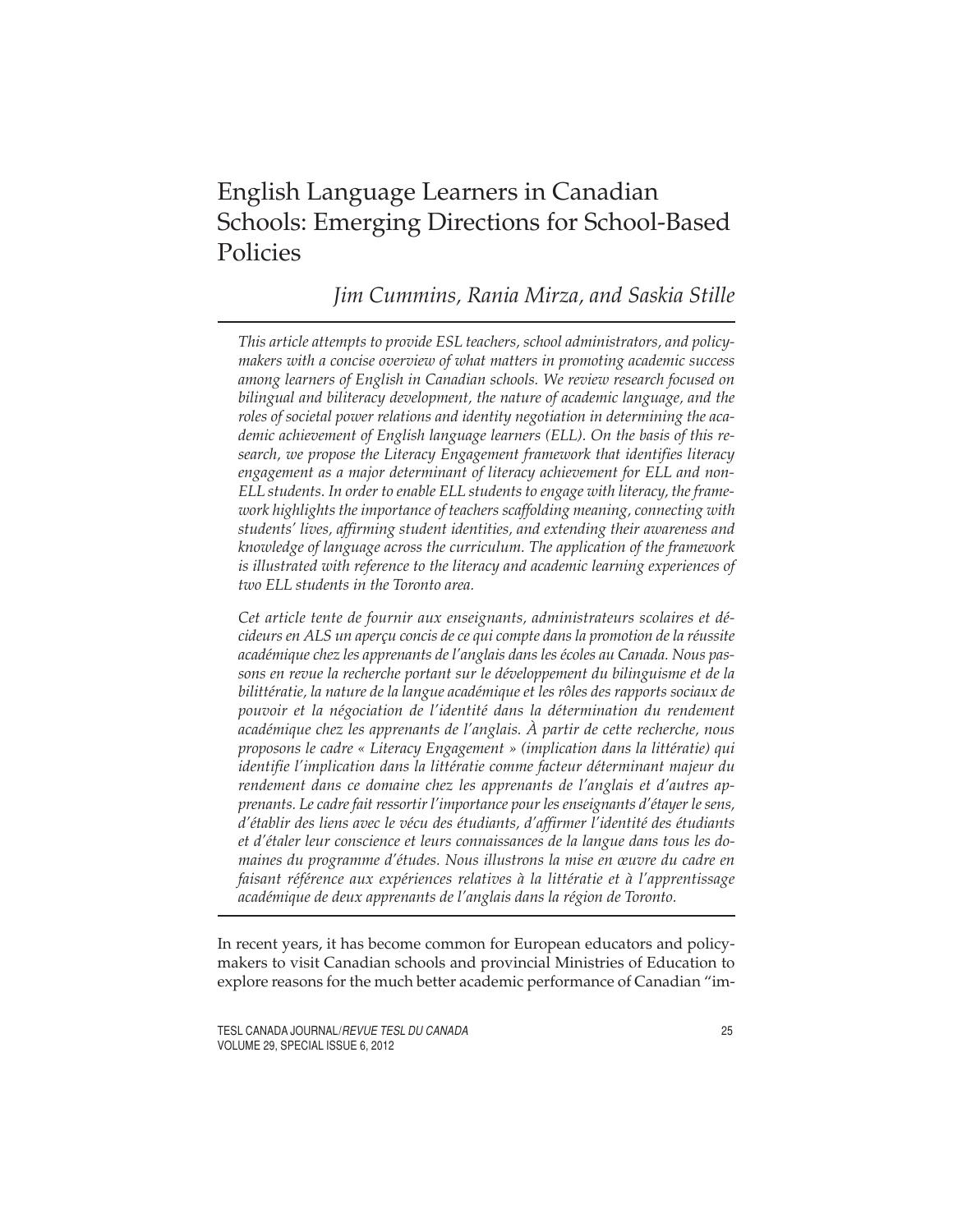migrant" students in comparison to the significant academic gaps in most European countries between "native" and first- and second-generation "immigrant" students. These differences have emerged in the Programme for International Student Achievement (PISA) implemented since the year 2000 by the Organisation for Economic Cooperation and Development (OECD) intended to generate a "report card" for OECD-member countries regarding the effectiveness of their education systems.

The OECD concerns itself with education because of the well-documented relationship between education and economic productivity in a knowledgebased society. OECD projections suggest that a 1% increase in adult literacy levels would translate into a 1.5% increase in a country's gross domestic product, which, in Canada's case, would amount to \$18 billion annually (Coulombe, Tremblay, & Marchand, 2004). Thus, it is not surprising that the relatively poor literacy performance on the PISA tests by 15-year old firstand second-generation immigrant students in many of the more affluent European countries (e.g., Germany, Belgium, Denmark) has given rise to intense debate about how to improve students' literacy skills (see Appendix for relevant data extracted from the PISA reports).

The PISA data reveal that students' performance tends to be better in countries such as Canada and Australia that have encouraged immigration over the past 40 years and that have a coherent infrastructure designed to integrate immigrants into the society (e.g., free adult language classes, language support services for students in schools, rapid qualification for full citizenship). In Canada (2003 assessment) and Australia (2006 assessment), second generation students performed slightly *better* academically than native speakers of the school language. Some of these positive results in both countries can be attributed to selective immigration that favors immigrants with strong educational qualifications. Socioeconomic disparities are also less in these countries than in countries such as the United States and Germany where there is a significant achievement gap between low and higher socioeconomic status students.

Societal attitudes towards cultural, linguistic, racialized and religious diversity are also at play. Canadian educators tend to refer to first-generation immigrant students (those born outside of Canada) inclusively as New Canadian or Newcomer students while students born in Canada to immigrant parents (referred to as second-generation immigrants in OECD reports) might be referred to as "immigrant-background" but rarely as "immigrant". By contrast, the term "immigrant" is used to refer to multiple generations of students from immigrant backgrounds in many of the European countries characterized by widespread school failure among students of immigrant background. In these countries, diversity is less accepted as a legitimate characteristic of society, and students from certain racialized backgrounds (e.g., Turkish students in Germany) retain their ex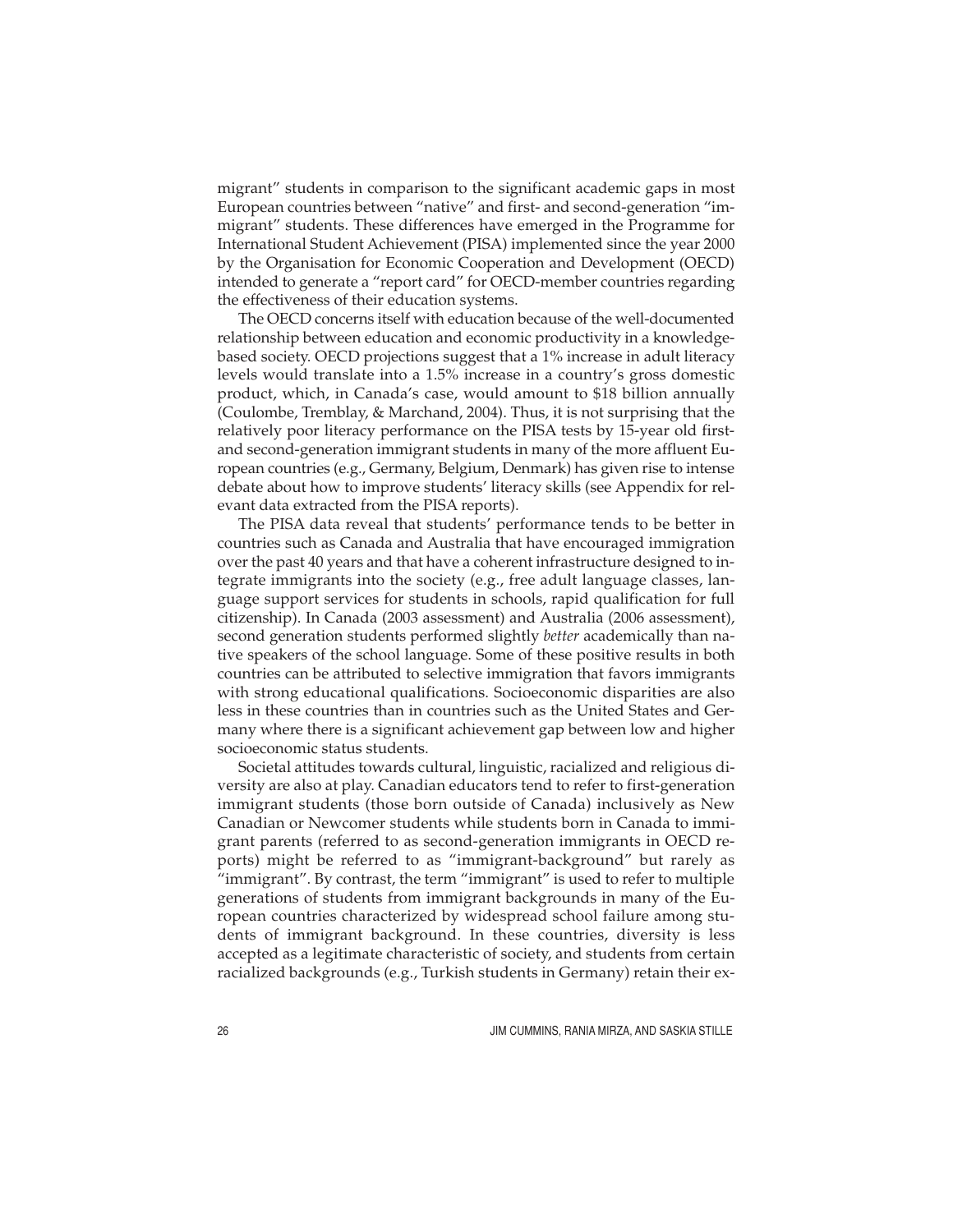clusionary "immigrant" status over multiple generations. Citizenship is considerably more difficult to obtain in these countries than is the case in Canada or Australia, reflecting societal attitudes and national policies designed to curtail increasing diversity.

Despite the positive outcomes relating to the academic achievement experienced by many groups of linguistically diverse students in the Canadian context and the real commitment by Canadian educators to promote student achievement, there are significant gaps in provision within Canadian education in relation to linguistically and culturally diverse students and communities. In the first place, the relatively strong performance of immigrant-background students in the Canadian context should not obscure the fact that certain groups of students (frequently those from refugee or low-SES backgrounds) *do* experience academic difficulties (McAndrew, 2009; Watt & Roessingh, 1994, 2001). In addition, there are significant gaps in the extent to which coherent policies have been formulated at all levels of the educational system to address the implications of linguistic diversity for instruction. Many educators who work with bilingual students and English language learners (henceforth bilingual/ELL students) have had little preparation either in teacher education or through professional development to equip them to teach effectively in contexts where linguistic and cultural diversity is the norm. Similarly, there is little expectation or requirement that educators who assume positions of responsibility (e.g., school principals or vice-principals) are familiar with the knowledge base relating to effective instruction for bilingual/ELL students.

In this paper, we attempt to address the lack of coherent policies in relation to the education of bilingual/ELL students across Canada. Specifically, we focus on the emergence of a knowledge-base within the Canadian context over the past 30 years and illustrate how the empirical research and theoretical constructs that constitute this knowledge base intersect with classroom practice and the lived realities of bilingual/ELL students. My Our goal is to highlight the implications of the research and theory for policy at multiple levels of the educational system. We will not attempt to review all of the relevant Canadian research (the other papers in this special issue provide a comprehensive overview of a range of empirical findings) but rather to select some examples that have been influential in shaping current understandings of what classroom teachers, school administrators, and provincial policymakers need to know in order to orchestrate instructional practices that are truly effective in enabling all students to succeed academically. Our discussion of the issues adopts a narrative rather than expository tone as we are reflecting on our personal experiences as researchers and educators and the ways in which our shared understanding of the issues has evolved.

TESL CANADA JOURNAL/REVUE TESL DU CANADA 27 VOLUME 29, SPECIAL ISSUE 6, 2012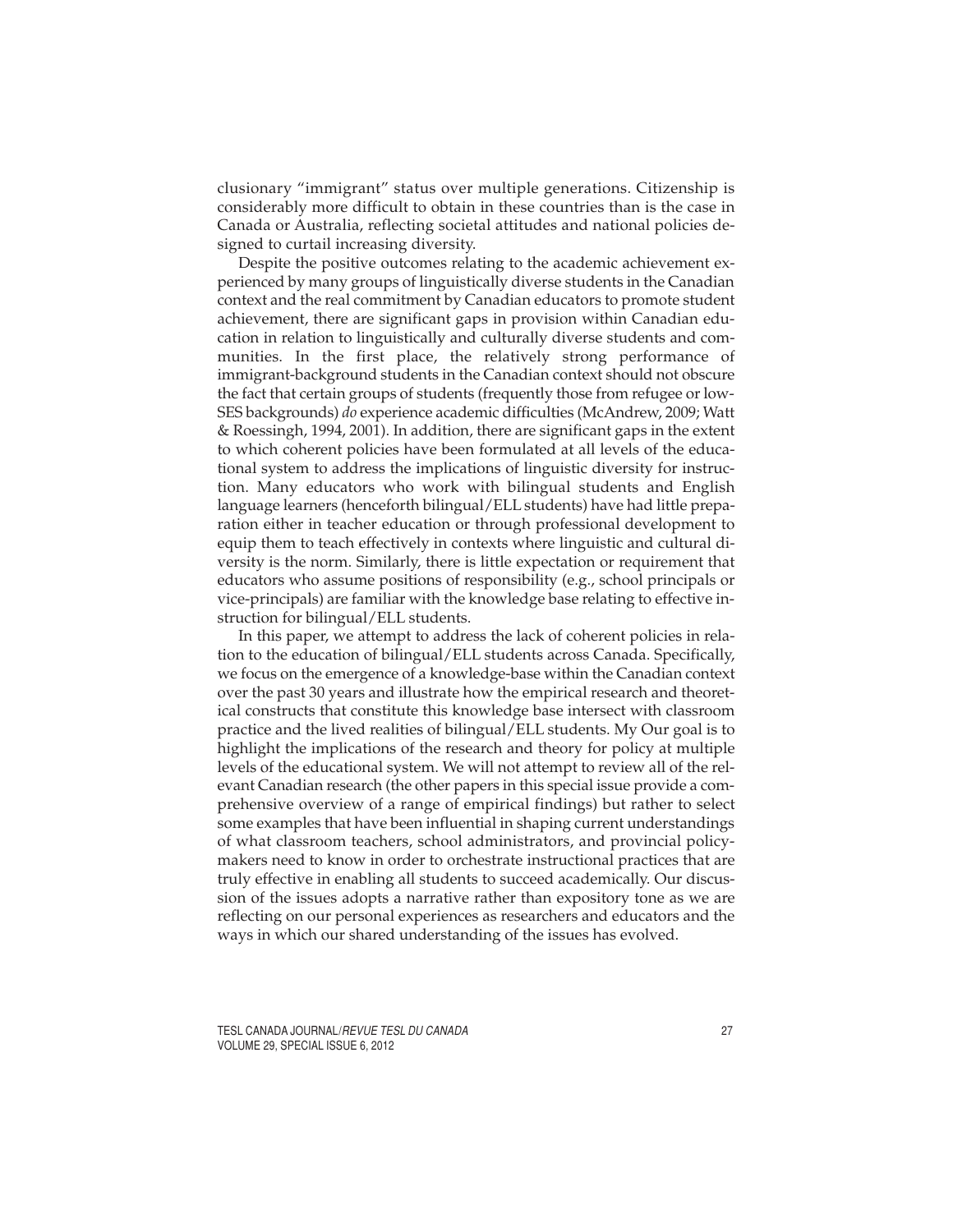## **Evolution of a Set of Theoretical Constructs**

The relationship between theory and practice is two-way and ongoing: observations of instructional practice or any set of phenomena generate theory as a means of understanding the deeper structure of this practice. The resulting theoretical constructs then act as a catalyst for new directions in practice, which then informs theory, and so on. Theory and practice are infused within each other. Theoretical claims or frameworks that integrate these claims are not valid or invalid, true or false; rather, they should be judged by criteria of adequacy and usefulness. *Adequacy* refers to the extent to which the claims or categories embedded in the framework are consistent with the empirical data and provide a coherent and comprehensive account of the data. *Usefulness* refers to the extent to which the framework can be used effectively by its intended audience to implement the educational policies and practices it implies or prescribes. Our claim is that the theoretical constructs and frameworks we describe are both adequate and useful, and we make this claim with the purpose of inviting critical dialogue which will further refine our collective understanding of the issues.

The theoretical constructs I (Cummins) have proposed since the late 1970s fall into three broad categories: (a) bilingual development, (b) the nature of language proficiency, and (c) societal power relations and identity negotiation in schools. These constructs form a deep structure underlying the Literacy Engagement framework (Figure 1) (Cummins & Early, 2011), which attempts to capture the core knowledge base relevant to effective instruction for bilingual/ELL students. This framework is envisaged as a useful starting point for collaborative inquiry among educators interested in developing school-based language policies.

## **Bilingual Development**

In an attempt to resolve the apparent contradiction between early studies (1920s to 1950s) reporting lower cognitive and academic performance among bilingual students and more recent studies (1960s and 1970s) highlighting the potential cognitive benefits of bilingualism, I hypothesized that the level of bilingual proficiency that students attained mediated the effects of bilingualism on their cognitive and academic development (Cummins, 1976, 2000). Specifically, I proposed two thresholds of proficiency that students needed to attain (a) to avoid the potential negative consequences of instruction through a weaker language, and (b) to experience the enhancement of cognitive and linguistic functioning that knowledge of two or more languages confers on the developing child. In other words, the *threshold hypothesis* argued that educational treatment interacts with students' developing academic language proficiency to produce positive or negative educational and cognitive outcomes.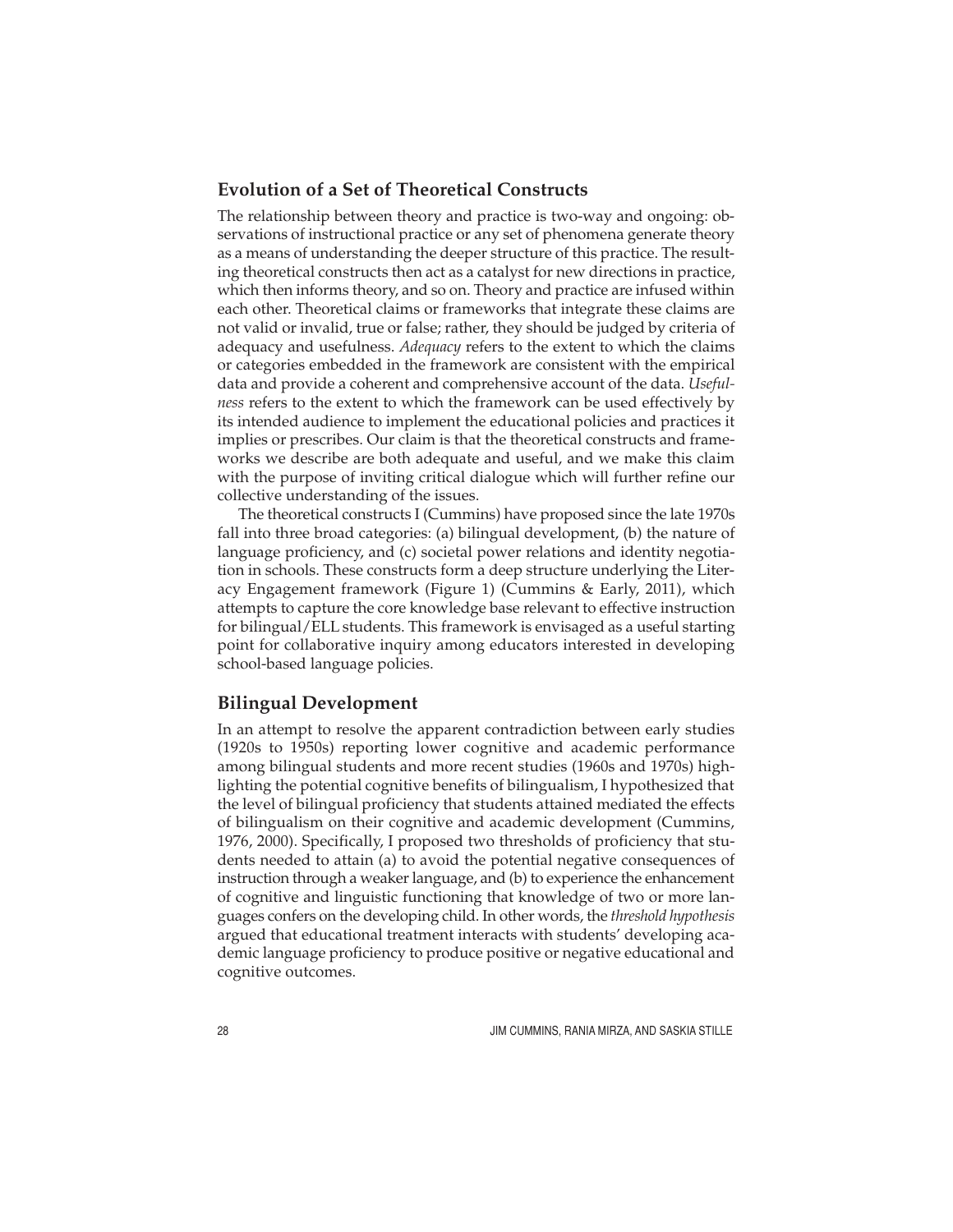With respect to the lower threshold, bilingual/ELL students, who are not supported in acquiring academic proficiency in the language of instruction, are likely to fall progressively further behind their peers in literacy development and overall school performance. Often there is little opportunity for these students to develop literacy skills in their home language (L1), and thus they emerge from school without strongly developed literacy skills in either of their two languages. By contrast, when bilingual/ELL students are strongly supported in acquiring the language of instruction and encouraged to develop L1 literacy skills (either in school or home), an increasing amount of research suggests that they experience enhancement of cognitive and metalinguistic functioning (e.g., Bialystok, 2006).

This theoretical work was expanded into the emerging debate on the merits or otherwise of bilingual education. Bilingual programs for minority group students, implemented on a limited scale in contexts such as the United States in the 1960s and 1970s, had become highly controversial. Despite there beingno empirical evidence to support their views, opponents of bilingual education argued that dilution of the instructional time between minority students' L1 and the dominant language (L2) would inevitably result in adverse consequences for L2 academic development. To counter this argument, I proposed that literacy-related concepts and skills in L1 and L2 are *interdependent*, or manifestations of a common underlying proficiency, such that academic knowledge and skills transfer across languages under appropriate conditions of development (e.g., educational support for both languages) (Cummins, 1978, 1979). This transfer of concepts and literacy-related skills is evident in bilingual programs such as the 50% English and 50% international language programs implemented since the mid-1970s in Alberta and to a lesser extent in the other prairie provinces. The interdependence hypothesis explains the fact that instruction through a minority language exerts no adverse consequences on students' academic development in the majority language despite considerably less instructional exposure to the majority language. This holds true for students from both minority and majority language backgrounds in various kinds of bilingual programs and in a wide variety of sociolinguistic contexts.

The threshold and interdependence hypotheses together highlight the benefits of encouraging bilingual/ELL students to maintain and expand their L1 skills as they acquire L2. In a highly multilingual social context, it is difficult to provide bilingual education opportunities for all groups but, as we discuss later in this paper, *it is possible for teachers to implement bilingual instructional strategies that encourage students to use their L1 as a cognitive tool and feel proud of their multilingual abilities*.

## **The Nature of Language Proficiency**

During the same period as the threshold and interdependence hypotheses were being elaborated (late 1970s), I also proposed a distinction between two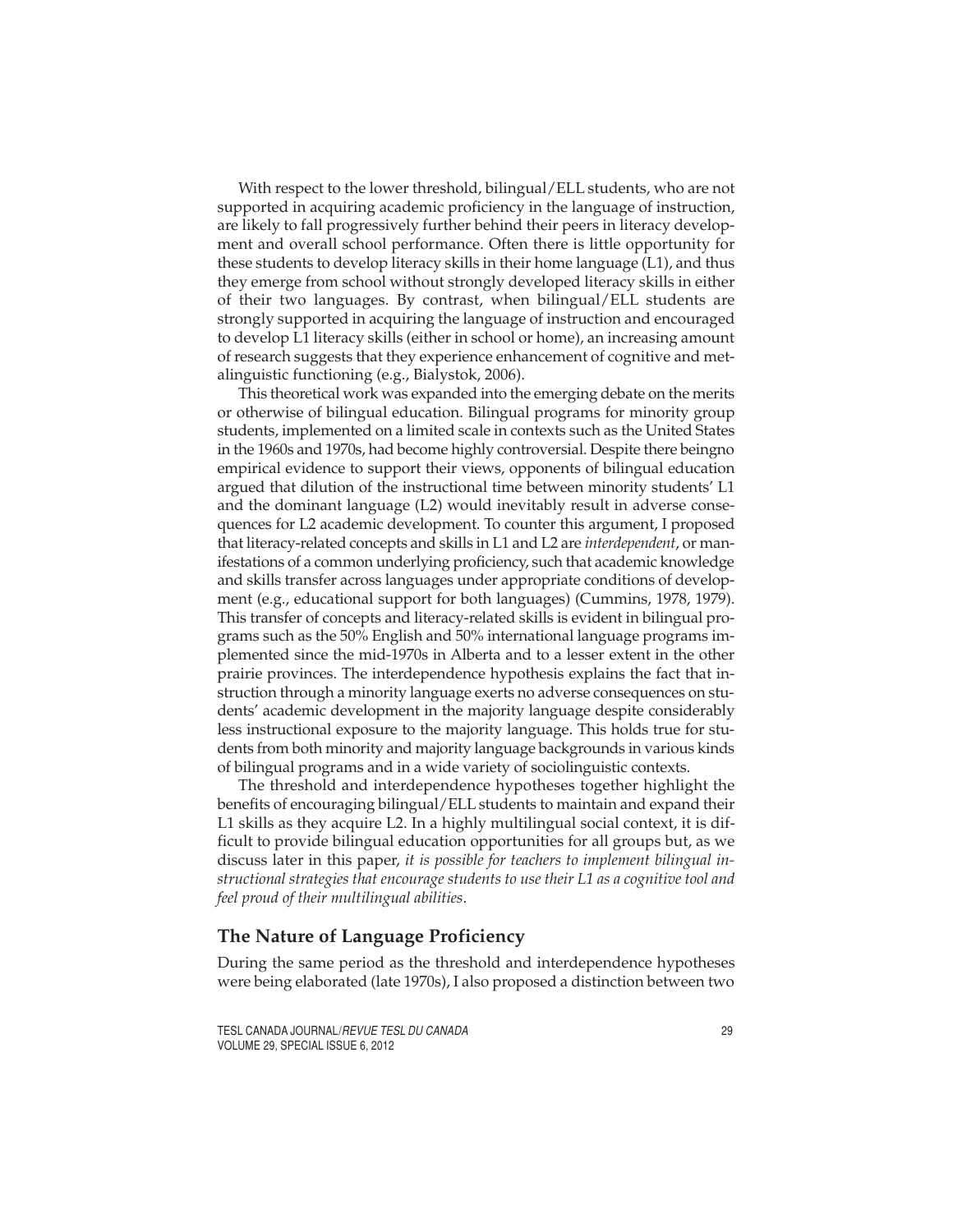dimensions of language proficiency—*basic interpersonal communicative skills* (BICS) and *cognitive academic language proficiency* (CALP). Since then, I have used the acronyms BICS/CALP interchangeably with the terms *conversational fluency* and *academic language* proficiency. I have also distinguished *discrete language skills* to refer to rule-governed aspects of the language (e.g., sound-symbol relationships) that are amenable to explicit instruction.

The initial BICS/CALP distinction derived from an analysis of more than 400 teacher referral forms and psychological assessments carried out on students who were learning English as an additional language in a western Canadian city. It was clear from the data that students quickly gained conversational fluency in English but took considerably longer to catch up to grade expectations as reflected in classroom literacy performance and verbal components of cognitive ability tests.

Subsequent research has shown that very different trajectories are involved for bilingual/ELL students to catch up to their peers in different dimensions of English proficiency. Specifically, it usually takes only about 1-2 years for students to become reasonably fluent in conversational English, which is characterized by high-frequency vocabulary and common grammatical constructions. The same time period is typically required for many bilingual/ELL students in the early grades to acquire basic decoding skills in English to a level similar to that of their English-speaking classmates (Lesaux & Geva, 2006). However, research studies conducted in several countries have reported that second language learners usually require at least 5 years (and sometimes much longer) to catch up to native English speakers in academic English (Collier, 1987; Cummins, 1981; Hakuta, Butler, & Witt, 2000).

The extended trajectory for the development of academic language proficiency derives from two sources: (a) the complexity of academic language, and (b) the fact that English language learners are attempting to catch up to a moving target, namely, native-speakers of English whose academic language and literacy skills are increasing progressively from one grade level to the next. The complexity of academic language reflects (a) the vocabulary load in content texts that include many low frequency and technical words (typically of Latin and Greek origin) that are almost never used in everyday conversation (e.g., predict, photosynthesis, sequence, revolution), and (b) increasingly sophisticated grammatical constructions (e.g., passive voice) that again are almost never used in everyday conversational contexts.

When we understand the nature of academic language, it becomes obvious why *literacy engagement* has emerged as a consistently strong predictor of reading achievement among both bilingual/ELL and native-speakers of the target language. Logic dictates that literacy engagement is crucial for the development of academic language proficiency because academic language is found primarily in printed text rather than in everyday conversation. Bilingual/ELL students' opportunities to broaden their vocabulary knowledge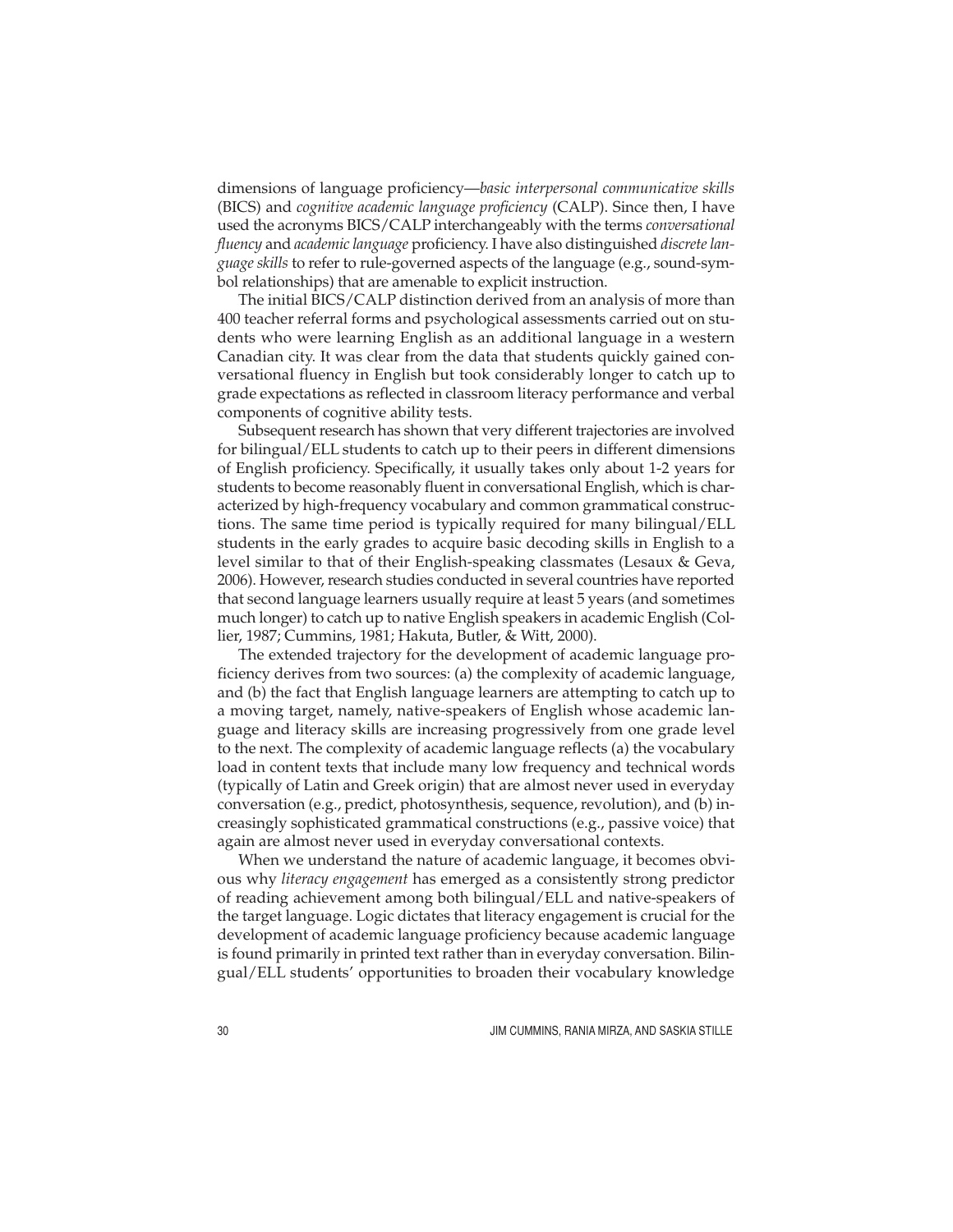and develop strong reading comprehension skills are likely to be greatly enhanced when they have abundant access to printed texts and engage actively with these texts. The empirical case derives from numerous research studies carried out during the past 30 years (reviewed by Guthrie, 2004; Krashen, 2004; Lindsay, 2010) together with findings produced more recently by the Programme for International Student Assessment (PISA) coordinated by the Organisation for Economic Cooperation and Development (OECD). PISA data from large-scale surveys of 15-year old students in countries around the world show that (a) reading engagement is a stronger predictor of reading achievement than socioeconomic status (SES) (OECD, 2004) and (b) approximately one-third of the relationship between reading achievement and SES is mediated by reading engagement (OECD, 2010). The implication is that schools can significantly reduce the negative effects of socioeconomic disadvantage by ensuring that students have access to a rich print environment and become actively engaged with literacy.

In summary, in order to accelerate bilingual/ELL students' academic language development, it is crucial to ensure that they become strongly engaged with reading and writing (and ideally other forms of cultural production, such as video creation) from the earliest stages of English acquisition in school.

## **Societal Power Relations and Identity Negotiation in School**

In the mid-1980s, my perspective on the achievement of minority group students expanded beyond considerations related to bilingual development and the nature of language proficiency to incorporate issues related to societal power relations and teacher-student identity negotiation (Cummins, 1986, 2001). Despite the fact that the influence of societal power relations on the educational experiences of marginalized group students is clearly evident in the historical record (e.g., the educational experiences of First Nations students in Canadian residential schools), current educational policies in Canada and elsewhere make virtually no mention of power relations as a relevant variable affecting bilingual/ELL students' academic achievement. The construct of *identity* is also absent from most discussions of school improvement. Yet these constructs are clearly at play in all aspects of educational organization and teacher-student interactions. For example, until recently it was a common practice in Canadian schools to advise parents of bilingual/ELL students to use English in the home if they wanted their children to succeed academically. No empirical evidence supported this practice, but it was a clear message to parents and students regarding the lack of legitimacy of their languages, cultures, and identities within the school.

Extensive research has been carried out by sociologists and anthropologists on issues related to ethnicity and educational achievement ( Bankston & Zhou, 1995; McCarty, 2005; Ogbu, 1978, 1992; Portes & Rumbaut, 2001). These studies point clearly to the centrality of societal power relations in ex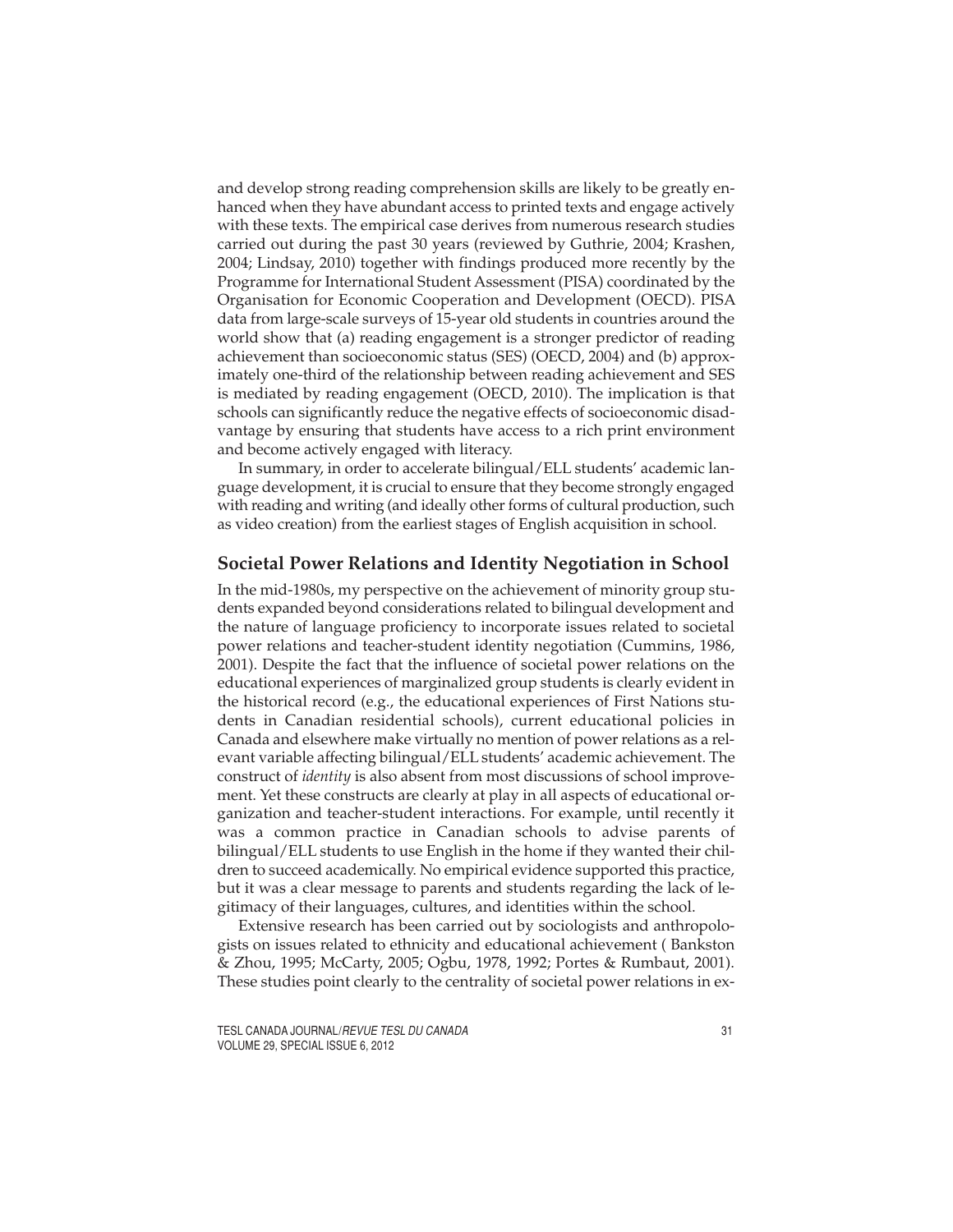plaining patterns of minority group achievement. Groups that experience long-term educational underachievement tend to have experienced material and symbolic violence over generations at the hands of the dominant societal group. A direct implication is that in order to reverse this pattern of underachievement, educators, individually and collectively, must challenge the operation of coercive power relations in the classroom interactions they orchestrate with minority or subordinated group students.

I suggested a distinction between coercive and collaborative relations of power which corresponds to the two major dictionary definitions of the term *power*, namely (a) exercising power over another and (b) being enabled or empowered to do something. The construct of coercive relations of power was defined as the exercise of power by a dominant individual, group, or country to the detriment of a subordinated individual, group, or country. This process is subtractive—the more power one individual or group gets, the less is left for others. By contrast, collaborative relations of power are additive—the more power that accrues to one partner in the relationship, the more that is available for others to share. Based on this distinction, I defined *empowerment as the collaborative creation of power*. The implication of this analysis is that any educational reform that seeks to close the achievement gap between dominant and marginalized group students will only be effective to the extent that it challenges the operation of coercive relations of power within the school and classroom. Thus, instructional practices that construct diversity as a resource and affirm bilingual/ELL students' linguistic and personal identities (e.g., the creation and web-publication of dual language books) are repudiating the implicit devaluation of identity in the school and wider society.



*Figure 1. The Literacy Engagement Framework.*

32 JIM CUMMINS, RANIA MIRZA, AND SASKIA STILLE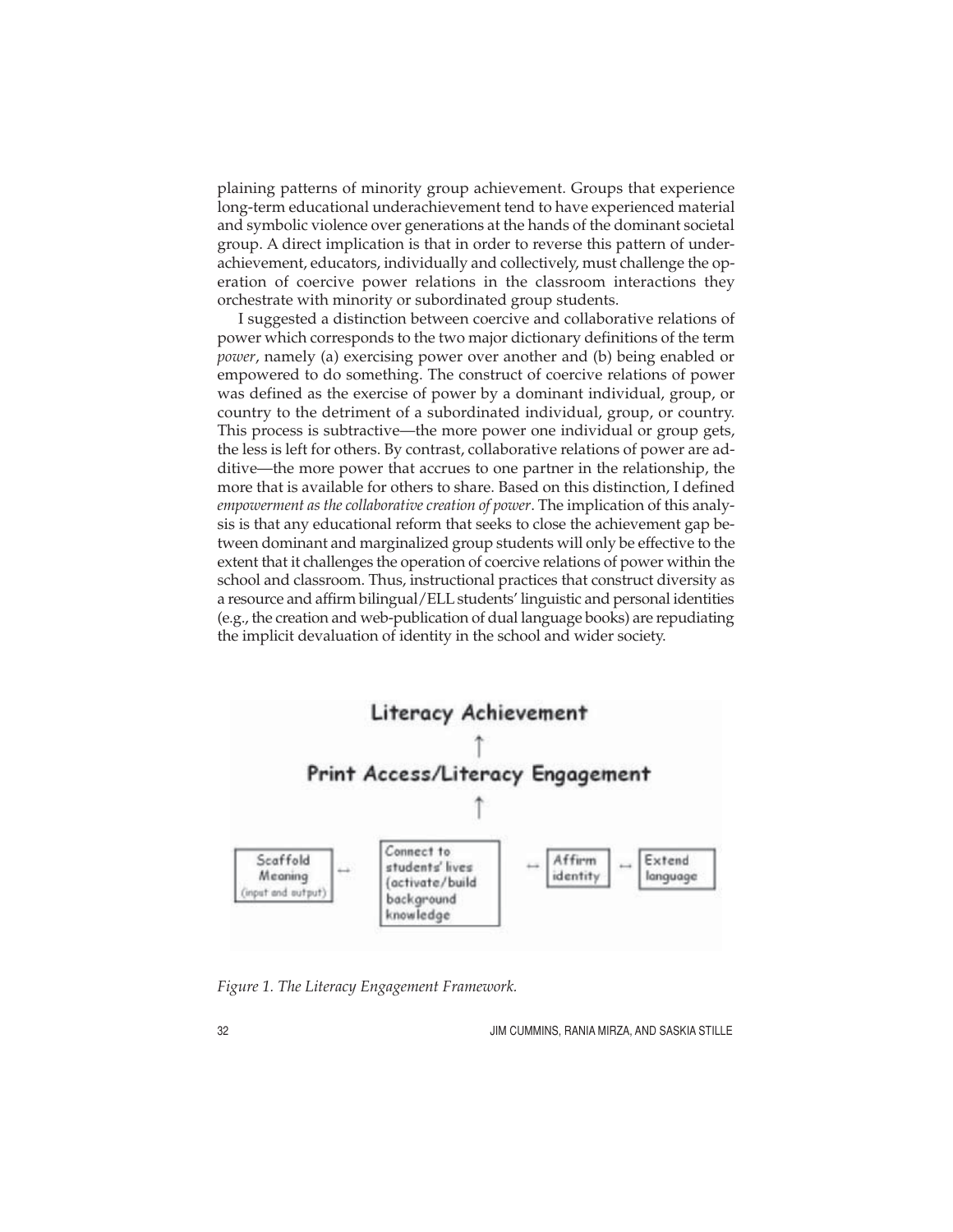## **The Literacy Engagement Framework**

The Literacy Engagement framework (Figure 1) posits print access/literacy engagement as a direct determinant of literacy attainment. Print access and literacy engagement are two sides of the same coin—without abundant access to books and printed materials in home or school, children are unlikely to engage actively with literacy. As noted above, the relationship between literacy engagement and achievement is strongly supported by the empirical research. In the OECD's PISA studies, engagement in reading was assessed through measures of time spent reading various materials, enjoyment of reading, and use of various learning strategies.

The framework specifies four broad instructional dimensions that are critical to enabling all students (and particularly those from socially marginalized groups) to engage actively with literacy from an early stage of their schooling. Literacy engagement will be enhanced when:

- students' ability to understand and use academic language is scaffolded through specific instructional strategies (e.g., use of visual and graphic organizers, development of learning strategies, enabling students to use their L1 to clarify content [e.g., through discussion, dictionary use, or L1 electronic or text resources]);
- instruction connects to students' lives by activating their background knowledge which is often encoded in their L1;
- instruction affirms students' academic, linguistic, and cultural identities by enabling them to showcase their literary accomplishments in both L1 and L2; and
- students' knowledge of and control over language is extended across the curriculum through instructional strategies such as encouraging them to compare and contrast L1 and L2.

There is a large degree of consensus among researchers and educators about the relevance of scaffolding instruction, activating and building background knowledge, and extending students' knowledge of how language works. However, despite extensive empirical evidence, policy-makers to this point have largely ignored the roles of literacy engagement and identity affirmation. Similarly, there has been minimal acknowledgement that bilingual/ELL students' L1 has any role to play in promoting overall academic growth.

The potential usefulness of the Literacy Engagement framework as a lens through which to view instructional practice can be illustrated with reference to the experience of three grade 7 bilingual/ELL students from Pakistan (Leoni et al., 2011). About six weeks after her arrival in Canada from Pakistan, Madiha Bajwa, authored with two of her friends, Kanta Khalid and Sulmana Hanif, a bilingual Urdu-English book entitled *The New Country*. The 20-page book "describes how hard it was to leave our country and come to a new country". Both Kanta and Sulmana had arrived in Toronto in grade 4 and were reasonably fluent in English but Madiha was in the very early stages of English acquisition.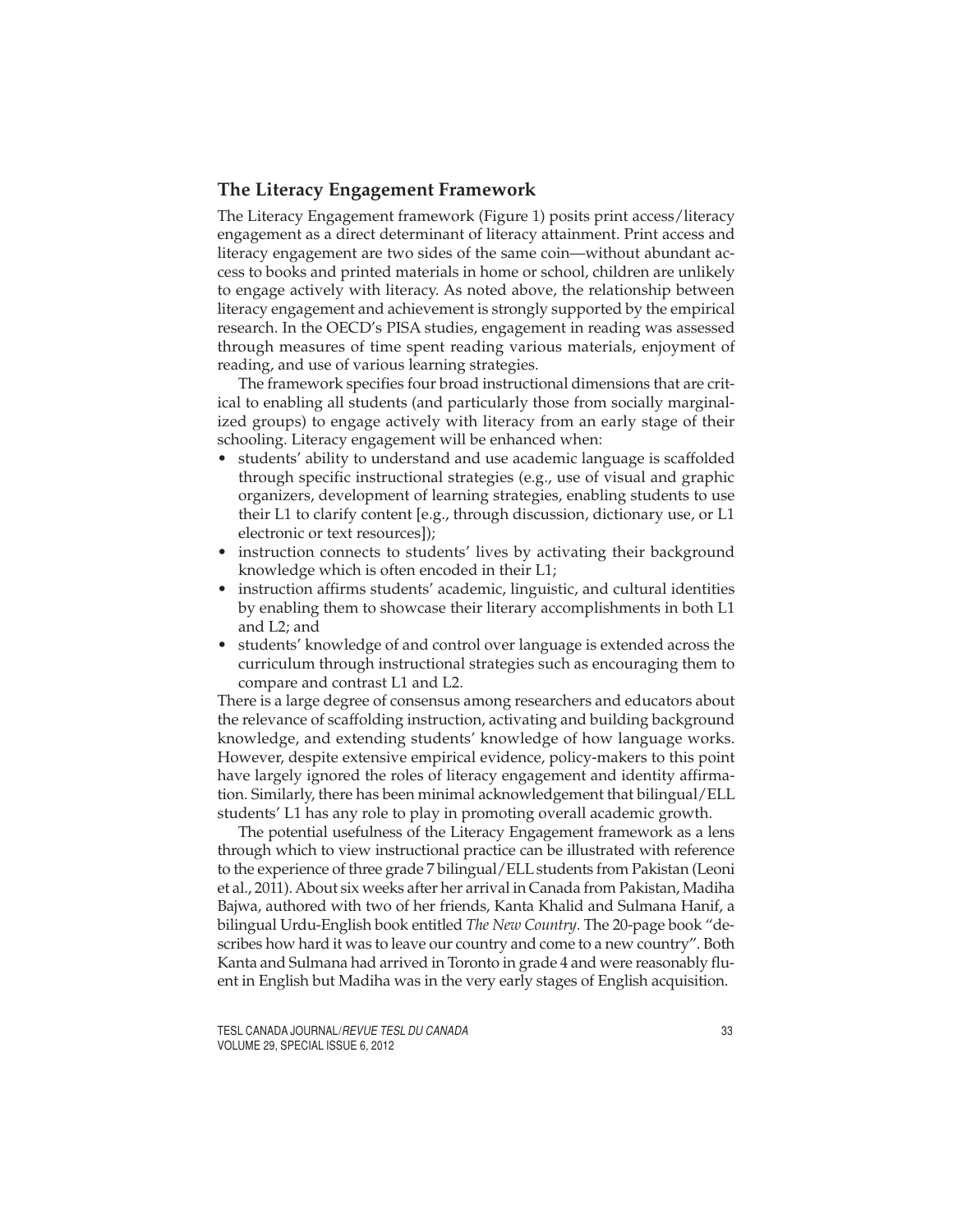The three girls collaborated in writing *The New Country* in their "mainstream" grade 7/8 classroom in the context of a unit on the theme of migration that integrated social studies, language, and English as a second language curriculum expectation. They researched and wrote the story over several weeks, sharing their experiences and language skills. Madiha's English was minimal but her Urdu was fluent; Sulmana and Kanta were fluent and reasonably literate in both Urdu and English. In composing the story, the three girls discussed their ideas initially in Urdu, with Madiha, a full participant, but wrote the initial draft in English. They received feedback and support from their teacher (Lisa Leoni) based on the English draft. When the English draft was finalized they collaborated in translating it into Urdu.

This example illustrates how the distinctions captured in the Literacy Engagement framework are frequently fused in classroom practice. Despite her lack of English, Madiha was enabled to become actively engaged with literacy as a result of the teacher having opened up the classroom space to include students' L1 as a resource for learning. Students' literacy production was scaffolded by enabling them to use the knowledge and literacy skills they had in their L1 to generate their ideas collaboratively and then transfer these ideas to L2 in the writing of the dual language story. Their L1 provided a stepping stone to more accomplished performance in English. The topic they chose connected directly with their lives as immigrants to a new country. Their dual language story also showcased their literacy and creative talents in both languages and increased their awareness of how language works. For example, in reflecting on the process, Kanta observed that you couldn't translate directly across languages because things you could say in three words in Urdu would require five words in English.

In a "normal" classroom, Madiha's ability to participate in a grade 7 social studies unit would have been severely limited by her minimal knowledge of English. She certainly would not have been in a position to write extensively in English about her experiences, ideas, and insights. However, when the social structure of the classroom was changed in simple ways that permitted her to draw on her L1 concepts and literacy, Madiha was enabled to express her*self* in ways that few second language learners experience. Her home language, in which all her experience prior to immigration was encoded, became once again a tool for learning. She contributed her ideas and experiences to the story, participated in discussions about how to translate vocabulary and expressions from Urdu to English and from English to Urdu, and shared in the affirmation that all three students experienced with the publication of their story as a hard copy book and on the World Wide Web (http://www.multiliteracies.ca/index.php/folio/viewProject/8). The fact that instruction was conducted in English and the teacher did not know Urdu or the other home languages of students in her multilingual classroom was not an impediment to the implementation of bilingual instructional strategies.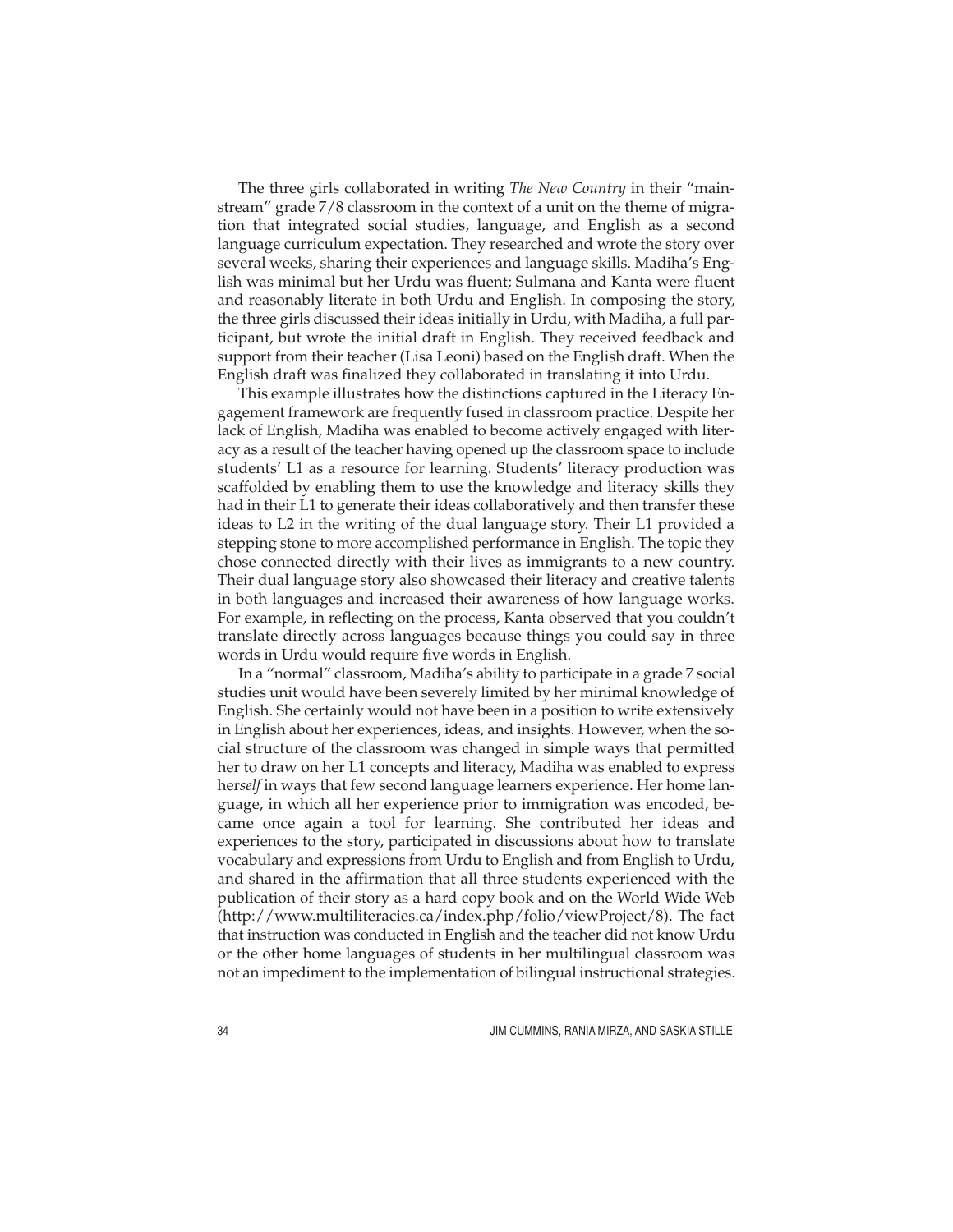*The New Country* is an example of what we have termed *identity texts* (Cummins & Early, 2011). Students invest their identities in creating "texts" which can be written, spoken, signed, visual, musical, dramatic, or combinations in multimodal form. The identity text then holds a mirror up to students in which their identities are reflected back in a positive light. When students share identity texts with multiple audiences (peers, teachers, parents, grandparents, partner classes, the media), they are likely to receive positive feedback and affirmation of self in interaction with these audiences. Although not always an essential component, technology acts as an amplifier to enhance the process of identity text production and dissemination.

In the following sections, we go "inside" classrooms in an attempt to document further how the theoretical constructs incorporated in the Literacy Engagement framework can be used both to interpret classroom practice and to generate new insights about "what works" in promoting bilingual/ELL students' academic development. Initially, Rania Mirza discusses the intersections between scaffolding and identity negotiation in the experience of a bilingual/ELL student from Pakistan. Then Saskia Stille highlights some of the complexities entailed in implementing apparently straightforward instructional strategies like "connecting to students' lives" in the case of students who have emigrated from zones of war and social conflict.

## **An Illustration of How Effective Instruction Affirms Students' Identity**

As an ESL teacher in an Ontario school board with a large number of culturally and linguistically diverse students, I (Mirza) have been concerned that insufficient attention is paid in educational policies to the intersections of identity and academic achievement in schools. I have been convinced that in order to teach the whole child in our increasingly diverse school systems, we need to connect with students' lives outside of school and value the academic knowledge and cultural experiences they bring to the school.

What follows is an account of my attempt to assist one bilingual/ELL student to showcase her true literacy capabilities by encouraging her to use her L1 as a cognitive tool to extend her knowledge of academic content and English language proficiency. This student entered grade 7 with limited English, but she was quite literate in Urdu as a result of schooling in her native Pakistan. When she first arrived at the school, she joined my ESL class in a withdrawal setting for several language periods a week. I was excited to welcome this bright-eyed, inquisitive girl who was confident, full of energy, and eager to learn new ideas and to make new friends. Our school was a new environment for her, and the transition into this unfamiliar space was made easier for her by the fact that I am of Pakistani descent and fluent in Urdu. All of her teachers observed that she took a keen interest in class and diligently completed her homework to the best of her abilities.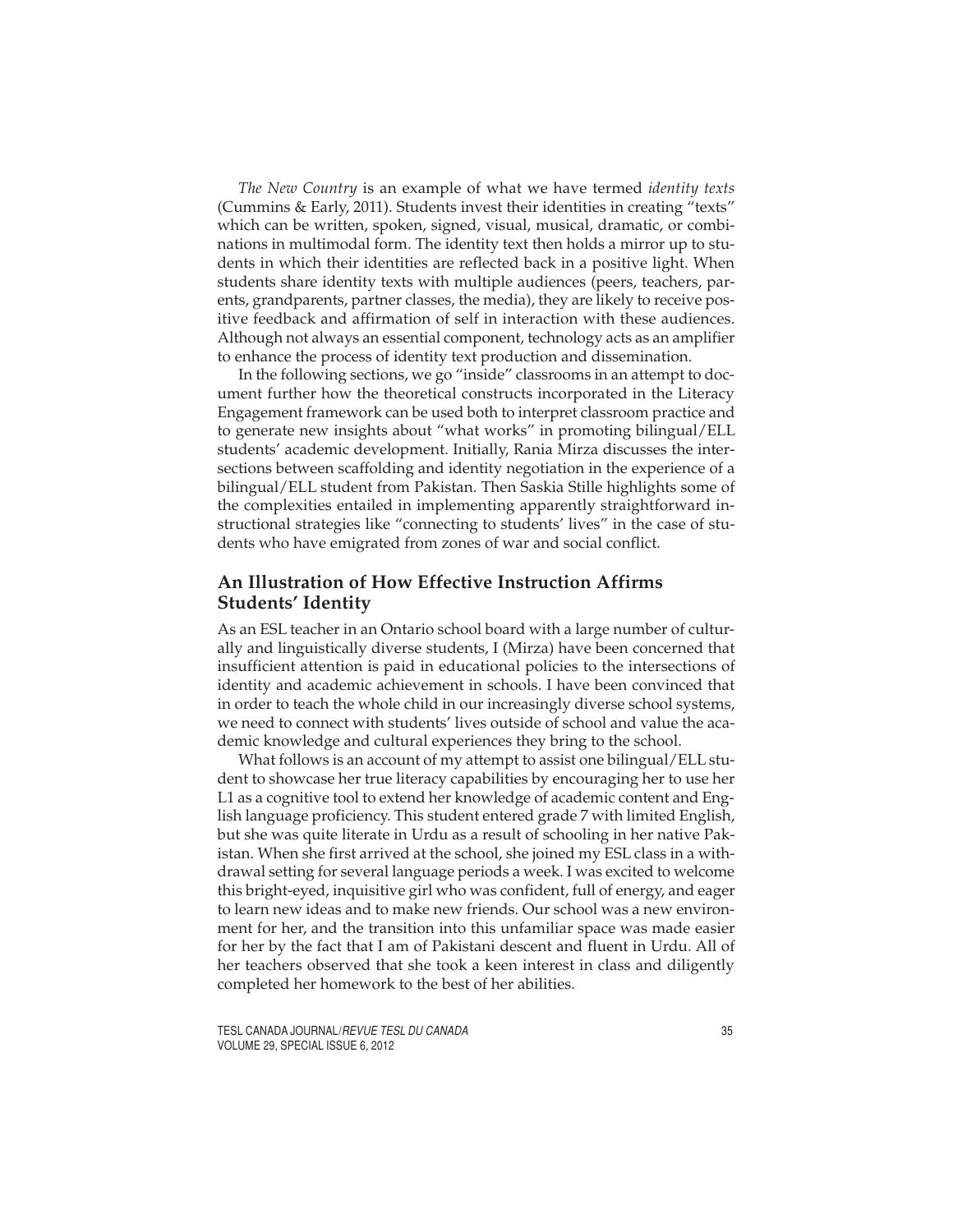In the following academic year, I no longer taught at this school, but I returned to it as a volunteer to support the grade 7 and 8 newcomer bilingual/ELL students I had grown so fond of in the previous year. When I began to visit the ESL class, I noticed a change in the student who had been so engaged the previous academic year. She appeared shy and withdrawn. Subsequent visits revealed no change in her demeanour. What had happened to her? A diary activity I initiated with the students opened a window into her experience.

One day after working with the bilingual/ELL students during a language lesson, I sat down with a small group and asked how they felt coming to school every day. At first, their responses were limited to "good". I continued to probe. I asked them how they felt in their content area classes, around their peers, and their teachers. This sparked a sense of curiosity in them. They were eager to know why I was making these inquiries. I told them that I wanted to understand what it was like for them living in a new country and being in an education system where there were many new challenges because I had not had that kind of experience.

The discussion continued with a slow admission of the fact that they occasionally felt frustrated in class when they could not understand some parts of the lessons taught in content area subjects. This tension was heightened when they were familiar with concepts in their L1, but experienced difficulty expressing their thoughts in English. They reluctantly admitted that sometimes they felt isolated from their peers because they could not understand their jokes or parts of their conversations. This often left these new language learners feeling embarrassed amidst the explosion of laughter that their "friends" shared at their expense.

After this brief discussion I asked the students to record their thoughts and feelings in a diary for a week. I encouraged them to write in their L1 and then to try to translate their ideas into English. I provided the students with support only at the very beginning of the task through the group discussion outlined above. This was because I was interested in seeing what the students would come up with by themselves with minimal teacher assistance.

Initially, the student whose demeanour had changed from one year to the next came up with very short entries that did not fully explain her thoughts (Figure 2). I was quite shocked when I read her writing. Although her English writing had improved somewhat, I was convinced that it was not at the level she was capable of. What made matters worse from my perspective was that her Urdu writing had deteriorated. Her sentences in English and Urdu consisted of very basic ideas and vocabulary. Her work had incomplete sentences and spelling and grammatical mistakes. The student that I remembered was always eager to do her best, but now I was staring at work that was riddled with errors in her native language.

I suppose many teachers would have been pleased to see some improvement in her English writing from the previous year, but I was not. Her writ-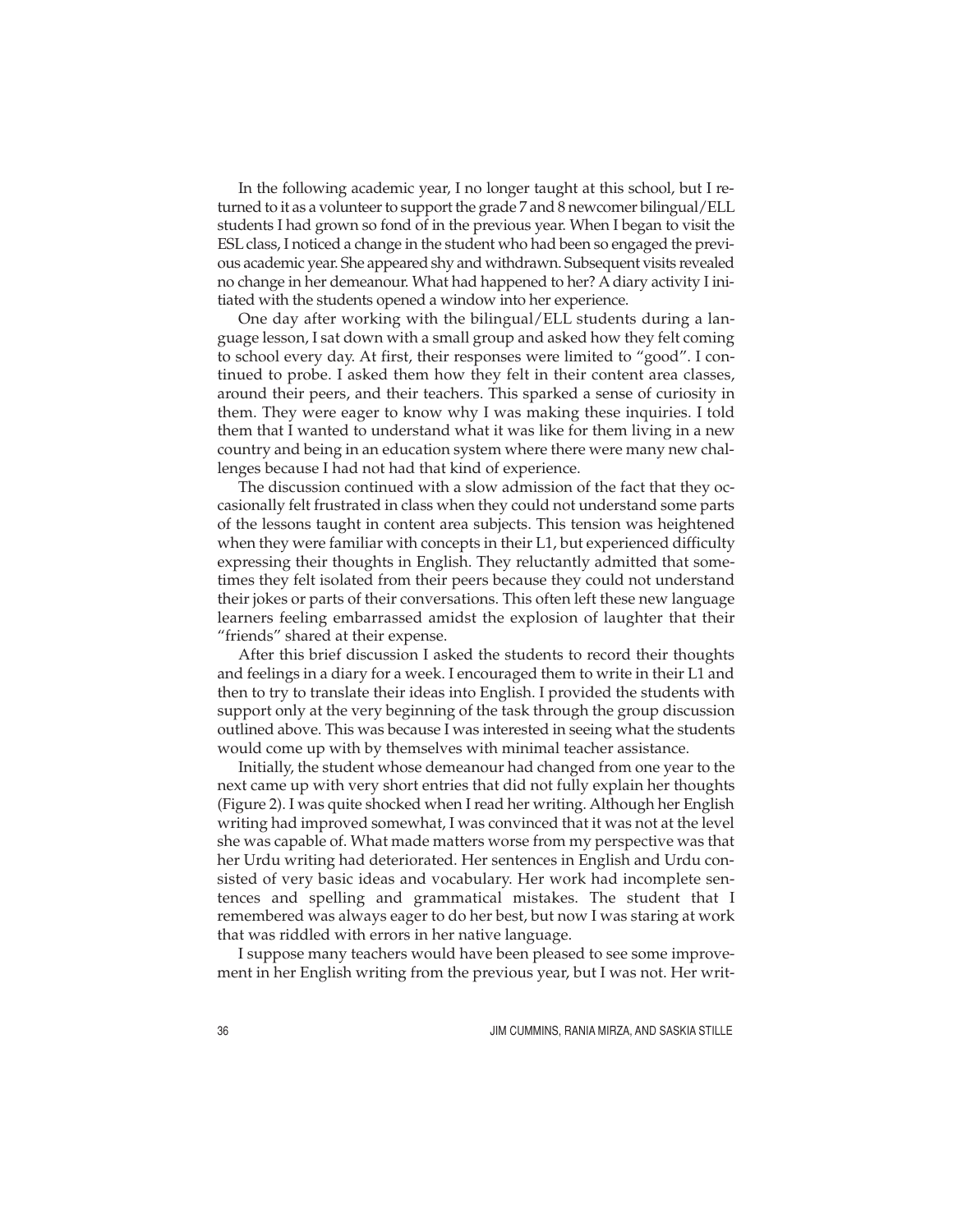IC

*Figure 2. Initial Student Diary Entry in Urdu and English.*

ing in English had only basic improvements and they were at the expense of her Urdu literacy skills. I was disheartened because I knew that progress in one area did not have to mean a weakening in the other.

After expressing my concerns to her ESL teacher, I learned that this student was having a hard time fitting in with her peers. She looked different (now observing Hijab), did not sport the latest popular clothing fashions, and spoke basic English with an accent. This was enough to keep her excluded from her peer group. Additionally, coming from Pakistan, there was a mismatch between her cultural experiences and those common among North American teenagers. She did not listen to Justin Bieber or admire the fashions of Kim Kardashian. Instead, she had Pakistani equivalents that she was interested in, but dared not speak of, for fear of being further ostracized.

This learner's deteriorating Urdu skills were symbolic of the undermining of her Pakistani identity. When she first arrived at the school, she was eager and relieved to speak with me in Urdu. Now, almost a year later, even when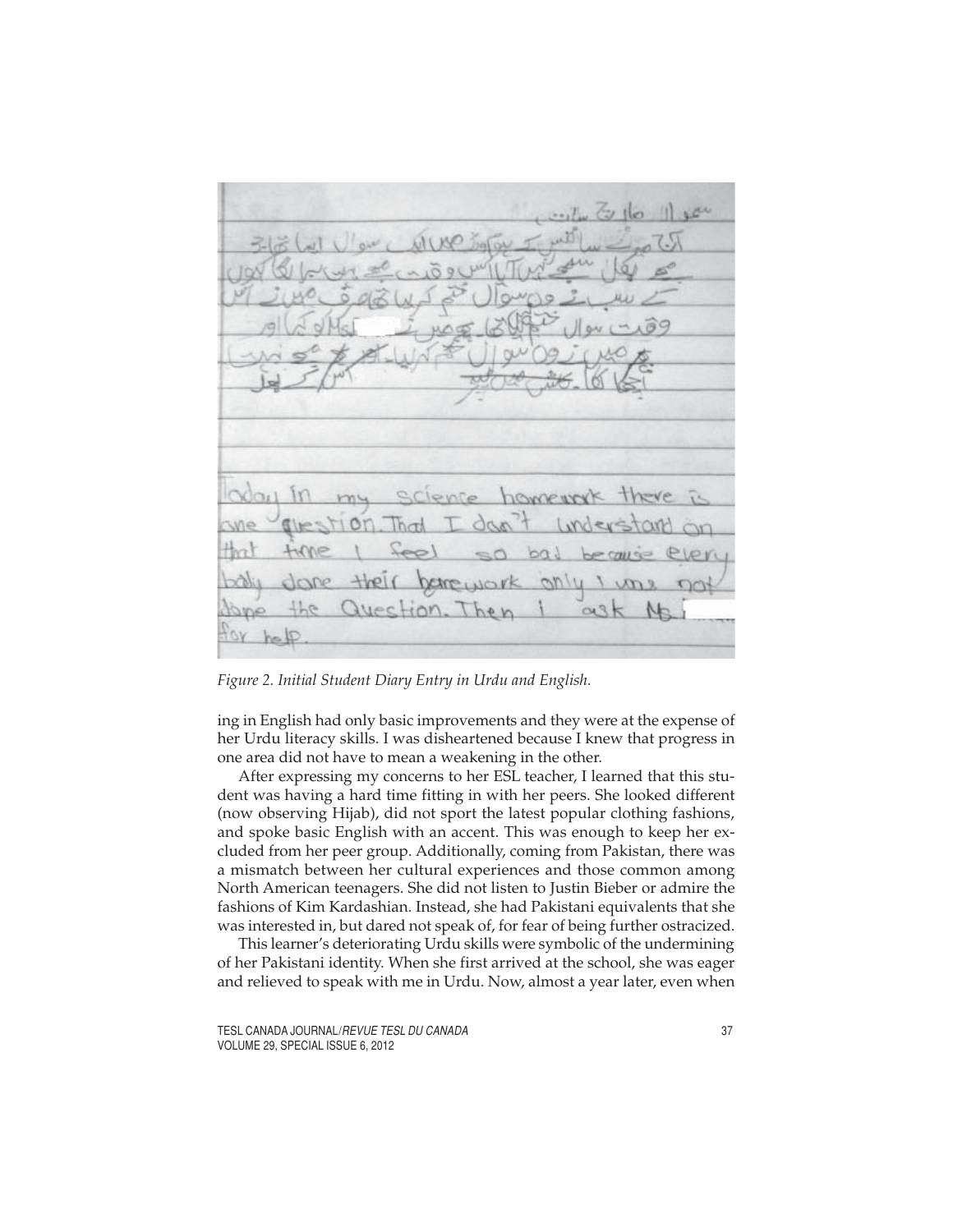I asked her, she was quite reluctant to speak in Urdu. She was determined to explain herself solely in English, even at the risk of staying silent. I found it tragic that she would rather stay silent than use her L1 to facilitate communication. It seemed as though she was embarrassed to use Urdu now embarrassed to be herself. I believe that she was reluctant to use her Urdu language and literacy skills with me because she wanted so desperately to fit in with everyone at school, and fitting in, as she saw it, meant actively engaging in the erasure of her language.

For me, it was upsetting to see this once confident student losing vital aspects of her identity and becoming invisible at school, so I decided to do something about it. I saw this as an opportunity to create an environment to affirm her identity, with the hope of increasing the confidence with which she engaged in her schooling.

I asked her to work on the same diary task, but this time I provided her with greater assistance. I knew that she was able to explain her thoughts in much greater detail than she had previously demonstrated, so I asked her to expand on one of her entries based on a science class experience. I told her that she did not have to worry about translating her writing into English. I wanted her to focus on her thoughts as they were encoded in her L1. I was also curious to see if the removal of the expectation to translate her work into English would enable her to write more freely and in greater detail in Urdu.

Before she started the task this time, she and I chatted about the ideas that she wanted to recount in her diary entry. I encouraged her to speak in Urdu during our discussion. This dialogue proved to be very useful in eliciting greater clarity in her ideas. As she began to provide me with more details, I found her switching from English to Urdu. I do not think it was a conscious decision. She just naturally transitioned into her L1.

Once again, the spark was back in her eyes as she quickly used both Urdu and English to recount what happened in her science class and how she felt about it. She also chose to extend her thoughts by explaining how she would instruct if she were a teacher. I was eager to see what our dual language brainstorming session would enable her to produce in writing.

The result was a final product that was much clearer and more insightful than her original work (Figure 3). It was a piece that she was proud of. Although this version was still not error free in her Urdu writing, there were vast improvements. Her use of vocabulary and the types of sentences that she formed showed signs of sophistication. She even taught me a new Urdu word!

Afterwards, we worked together on the English translation (Figure 4) by drawing parallels between Urdu and English. This cross-language transfer enabled her to merge her existing knowledge with new learning. Specifically, this approach proved to be quite useful in teaching new vocabulary and highlighting sentence structure and grammatical rules.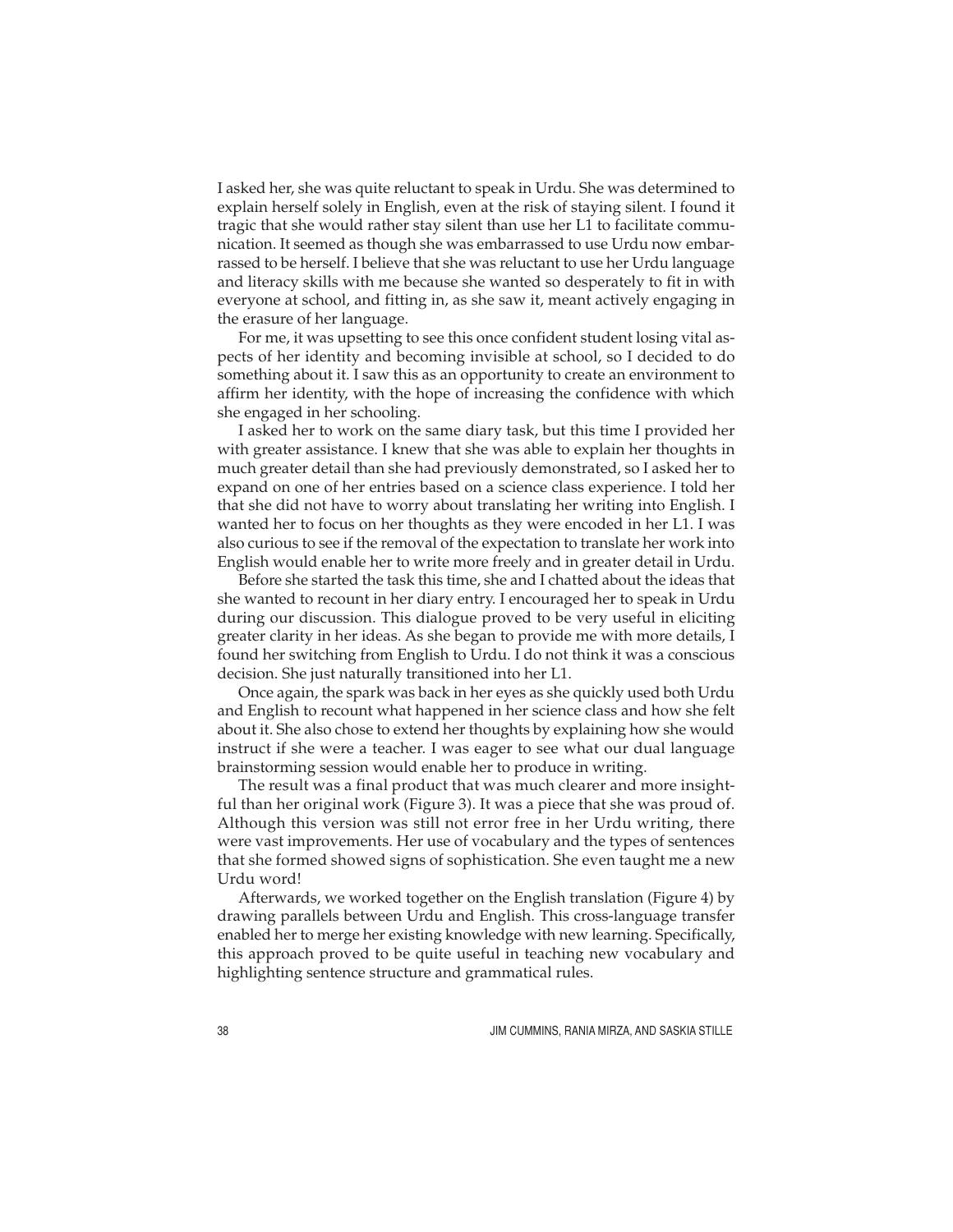تتداد عالا  $W \subset C$ Triveland U to w  $SovG$  above  $\overline{G}$  $58 - 10$  $\circ$  $CMC_{c,0}$  $100 - 50$ メヌ P  $\geq$ 10  $201$ Le اود  $\leftarrow$  $T_{\text{eff}}$  $10001630$  $\mathbb{R}$ counts JUNG  $\sim$ MUSS legate (51  $\mathbb{R}$ ŭэ rw.  $28.27$ 24 K yay.  $Q =$  $\overline{x}$  $B|U_0$ va Lev ib often 理之  $R_{\rm m}$ Jedinication Je  $C$ 221  $25 - 7$ ناسي جب في طالعة العامل معادهات علاص  $=$ archives the farmer with the -MIST بويى

*Figure 3. Scaffolded Diary Entry in Urdu.*

TESL CANADA JOURNAL/REVUE TESL DU CANADA 39 VOLUME 29, SPECIAL ISSUE 6, 2012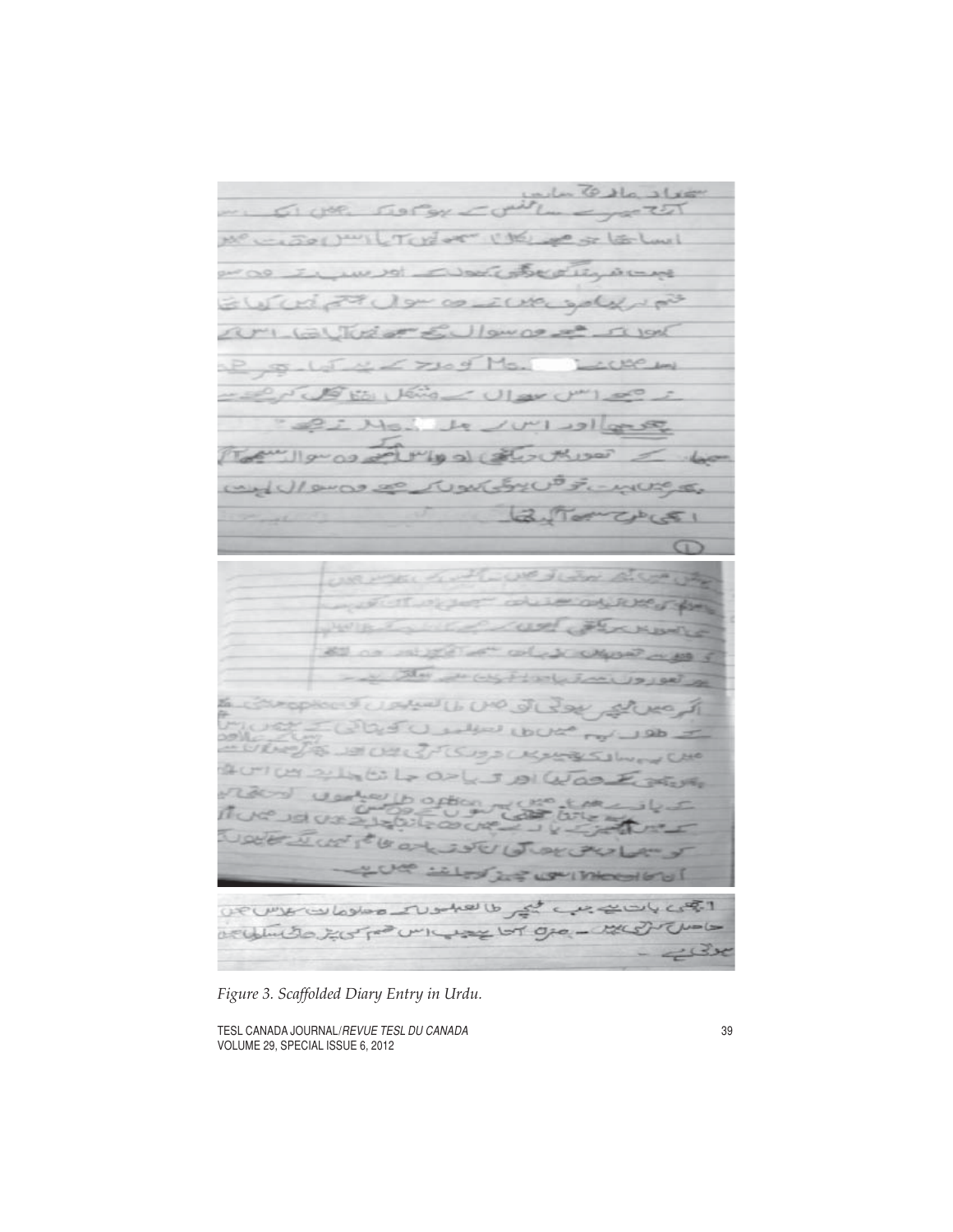#### Monday, March 7

Today in my science homework, there was one question that I didn't understand at all. At that time I became very embarrassed, because everyone else had finished that question. I was the only one who had not finished that question, because I didn't understand that question. After that, I asked Ms. for help. Then, Ms. . took the hard words out of this question and asked me the question (again). After this, Ms. showed me pictures to help me understand (the words) and after that I understood. Then I became very happy, because I understood that question very well.

If I were the teacher, I would show the students in science class a lot of pictures to help them to understand better, because I think that students understand pictures better than words. They understand best with pictures and words.

If I were the teacher, I would give the students options. For example, I would tell the students the things that we would have to cover in a unit, and then besides this, I would ask them what else they would like to learn about in this unit. I would give the students this option, because I would want to know what things they would want to learn about. And I would teach them. It wouldn't take them very long, because they would be interested in these very things.

It's great when teachers use their students' ideas in class. It's fun when this type of learning takes place in school.

#### *Figure 4. English Version of Scaffolded Diary Entry.*

In this particular instance, I was fortunate to share the same L1 as this learner. Most often, I teach ESL students whose L1 I do not speak. In these instances, I seek the assistance of colleagues who might share the same languages as my learners, including other educators at the school and school board community liaisons and interpreters. In addition, I use resources such as dual language texts, electronic translators and visual aids to meet the needs of my linguistically diverse learners. I use these resources also to engage parents in school and classroom conversations, as parental involvement plays an integral role in a child's success at school. Use of such measures helps to create an environment that allows students to see themselves reflected in the fabric of the school. By actively taking steps to connect to students' lives and build on the "funds of knowledge" they bring to school, educators can get a more accurate sense of their students' past and potential accomplishments. Educators should be aware that there is active pressure on newcomer students to assimilate into mainstream society and to become just like their perception of "everybody else". It is not something to be ignored or taken lightly, as it often results in the erasure of students' beliefs, language, culture, traditions in essence, their identity.

### **Through the Lens of the Literacy Engagement Framework**

This example shows clearly that the academic work that bilingual/ELL students produce in class may reflect only a fraction of what they are capable of. When classroom instruction opens up the space for learners to use the full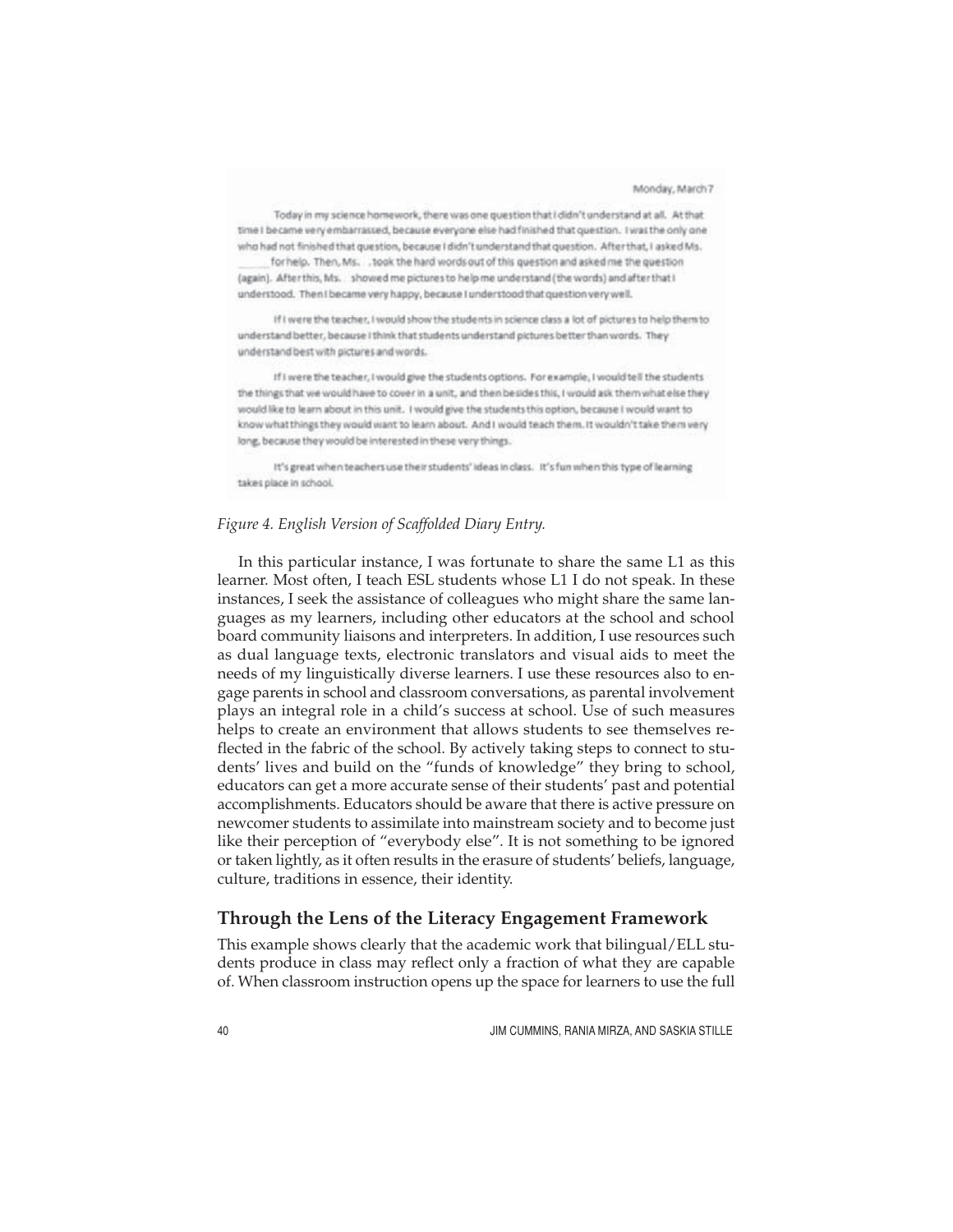repertoire of their cognitive and linguistic tools and feel confident about the legitimacy of using their L1 for academic purposes, then academic performance can increase dramatically. In a context of "English-only zone" instruction that unintentionally marginalized students' L1 knowledge and cultural experiences as largely irrelevant, this student's academic performance and confidence diminished in a relatively short period of time. By contrast, when the student's L1 was used as a scaffold to support academic engagement, the student wrote considerably more and engaged in critical and insightful thinking about what constitutes quality instruction for bilingual/ELL students. In this case study, it is clear that teaching for transfer from L1 to L2 can scaffold students' academic engagement and connect with their lives. In addition, it is evident that bilingual/ELL students' identities can be affirmed when teachers make the effort to showcase their intellectual, linguistic, and academic accomplishments and talents.

## **Dilemmas of Connecting to Students' Lives: "I came here because this is a safe country."**

Drawing upon a collaborative action research project involving universitybased researchers and elementary classroom teachers, this personal narrative (by Saskia Stille) illustrates how the central concepts in the Literacy Engagement framework are woven together in actual classroom practice. The project underscored the richness of knowledge and experience that the students brought with them to the classroom and highlighted how students' cultural and linguistic resources and personal histories found expression through multiple modes of representation in classroom-based literacy activities. However, it also demonstrated the complexity of negotiating identities within multilingual classroom contexts.

The setting for this project was an elementary school in a large Canadian city. The project took place in two English as a Second Language (ESL) and English Literacy Development (ELD) classes for fifth grade students. The students in the classes were newcomers to Canada, having arrived within the past six months from Afghanistan, Pakistan, Mexico, and Bulgaria. All the children spoke a language other than English at home and most spoke three or more languages. The teachers and I were interested in finding out what might be possible if we worked together with the students to bring all of their talents and creativity to bear on language and literacy activities in the classroom. We pursued this goal by supporting students in creating "identity texts" that drew on the full range of their cultural knowledge and linguistic abilities (in English and their L1) and which were designed to accelerate their engagement with literacy.

We assisted students in creating digital storybooks using *Desktop Author* electronic publishing software. The texts were based on language experience stories that students wrote about themselves, including topics such as *All*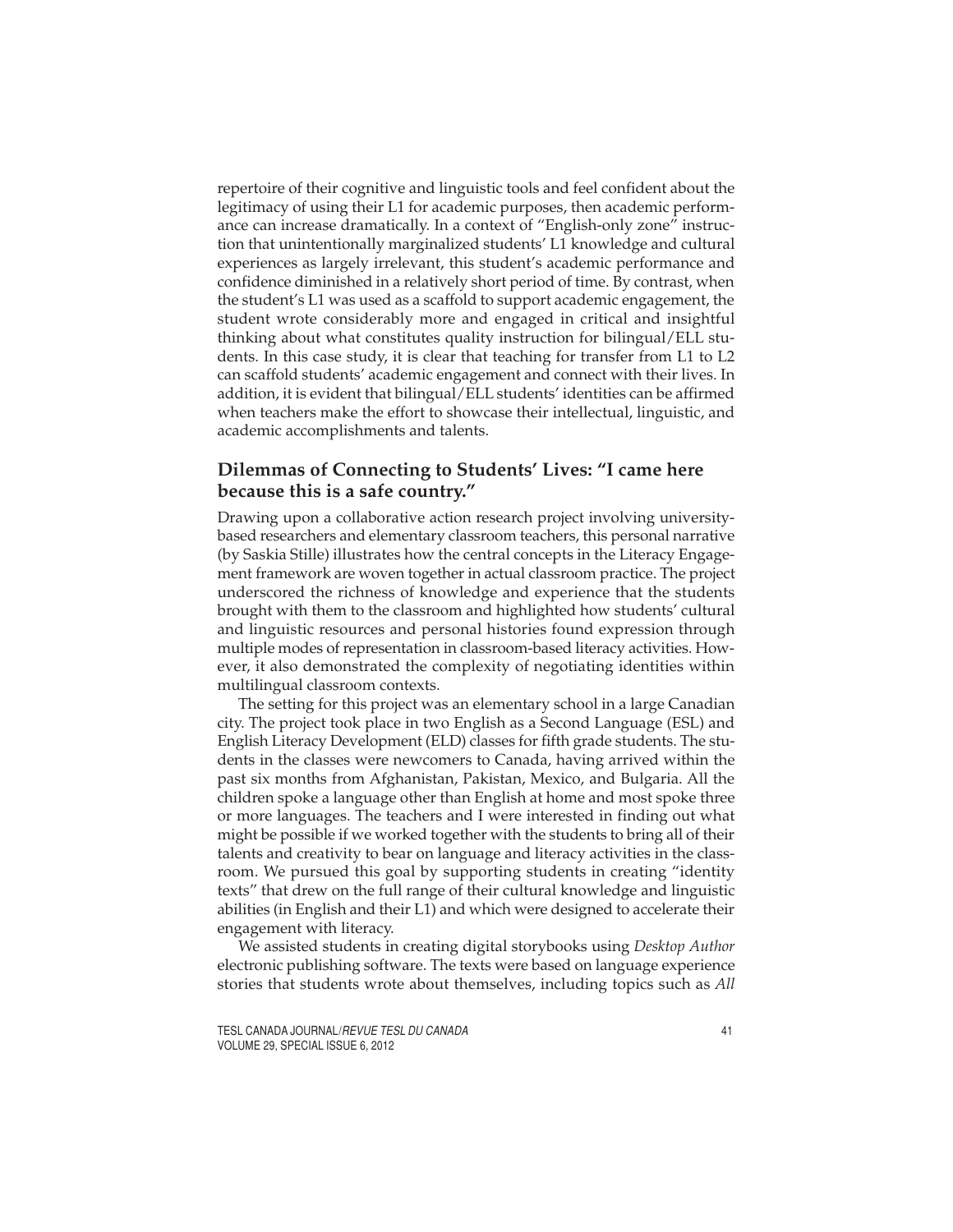*about me*, *My home country*, and *My journey to Canada*. Although instruction within the classroom was in English, we explicitly recognized students' knowledge of other languages by encouraging them to create home language versions of their stories and to publish their work as dual language texts. Many students chose to write their stories first in their L1 and then translate into English, which helped them develop concepts and formulate ideas for their writing. This resulted in stories that were not only longer but also richer and more representative of their experiences than text that they could have written in English at that time. Students worked with classmates from the same language background, parents and/or other community members on the translation of their stories, adding a social dimension to the project and engaging others beyond the classroom. This process of translating demonstrated to the students that teachers were not the only sources of knowledge in the classroom; other important people in their lives had legitimate contributions to make to their learning and instruction.

The digital storytelling process comprised several stages of production. The teachers and I introduced an expanded range of children's literature to the classroom, including commercially published dual language books. Many of these books addressed issues that the students were dealing with in their own lives, including migration, learning a new language, and difficulties making new friends. These issues prompted class discussion and engaged the students in dialogue and reflection about authentic social realities that connected to their lives. Students then wrote and illustrated their own storiesand created cover art using plasticene, which served to mobilize their experiences as content. The students typed their stories and/or took digital images of their writing, art, and illustrations which were uploaded and combined to create multimodal digital texts. At the end of the project, students presented their texts to parents, administrators, and other students in the school library, sharing and displaying their work for others to see.

The digital storytelling software generated an attractive and professional looking version of the students' texts. Creating these digital texts offered students a virtual space in which to negotiate understanding of their migration experience and to construct themselves as emerging experts in that world. The students' articulation of their experiences offered insights into the complexities of migration, highlighting blind spots in the teachers' and my understandings of their experience. The text of one of the students in the class, Asad, illustrated for me the ways in which incorporating the full range of learners' cultural and linguistic resources opened up discussion of deeper and more complex issues than the teachers and I had expected. Asad was a ten-year old boy whose family had recently come to Canada from Pakistan, after living in a camp for refugees from Afghanistan. Asad spoke Pashto, Urdu, and English and was engaged in the project because, as he said, he "enjoyed working on challenging projects". Asad had experience with tech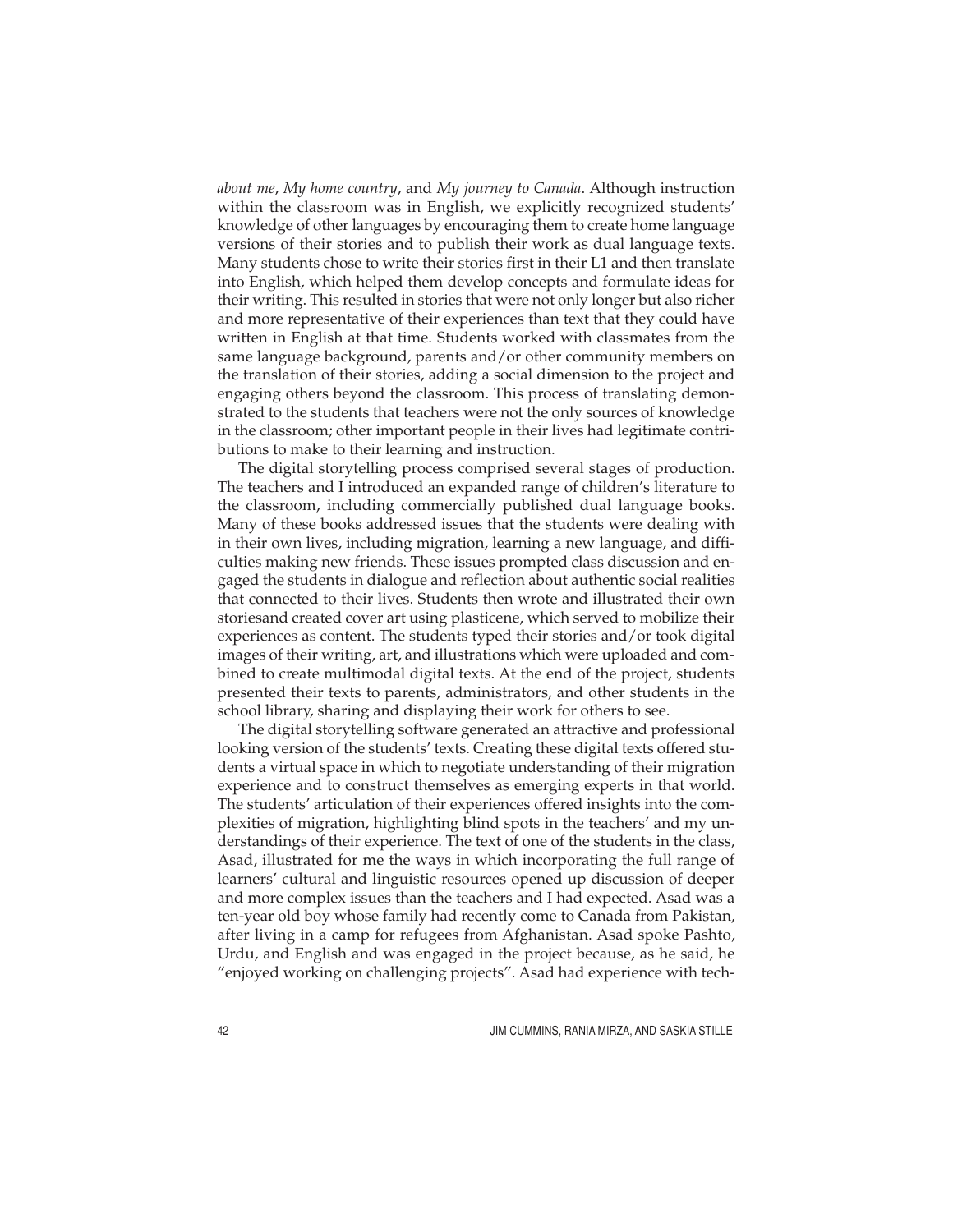nology in his home country, explaining that he had helped his uncle take apart and reconstruct used computers.

Asad's story, called *My journey to Canada*, drew upon his experiences as a refugee, offering a critical interpretation of his experiences of war and conflict. His story began with a picture of the Canadian flag and the Pakistani flag. He wrote "hello" and "goodbye" beside the flags. The second page of his text was a picture of his family that he had drawn. The written text introduced each person and described the *shalwar kameez* that they wore. His story continued with other images from Pakistan, including pictures of a beautiful public garden and the local market. The last page of Asad's text illustrated a number of weapons, including an AK-47, a hand grenade, and a tank. These illustrations were very detailed, in contrast to other pictures in his story such as the picture of his apartment building in Canada where he did not even draw a door.

When the teachers saw Asad working on this picture of weapons, they were shocked. Their reaction was unsurprising considering district guidelines associated with school safety, which prescribe teachers' responses to displays of weaponry. The teachers asked "Why are you drawing pictures of weapons?" and "Who said you could put this in your story?" Asad responded, "No one did. I wanted to. That is why we left Afghanistan." I invited the teachers to read what Asad had written to accompany this picture. Figure 5 shows Asad's picture of weapons and the text he wrote to explain the illustration.



*Figure 5. A page from Asad's story.*

TESL CANADA JOURNAL/REVUE TESL DU CANADA 43 VOLUME 29, SPECIAL ISSUE 6, 2012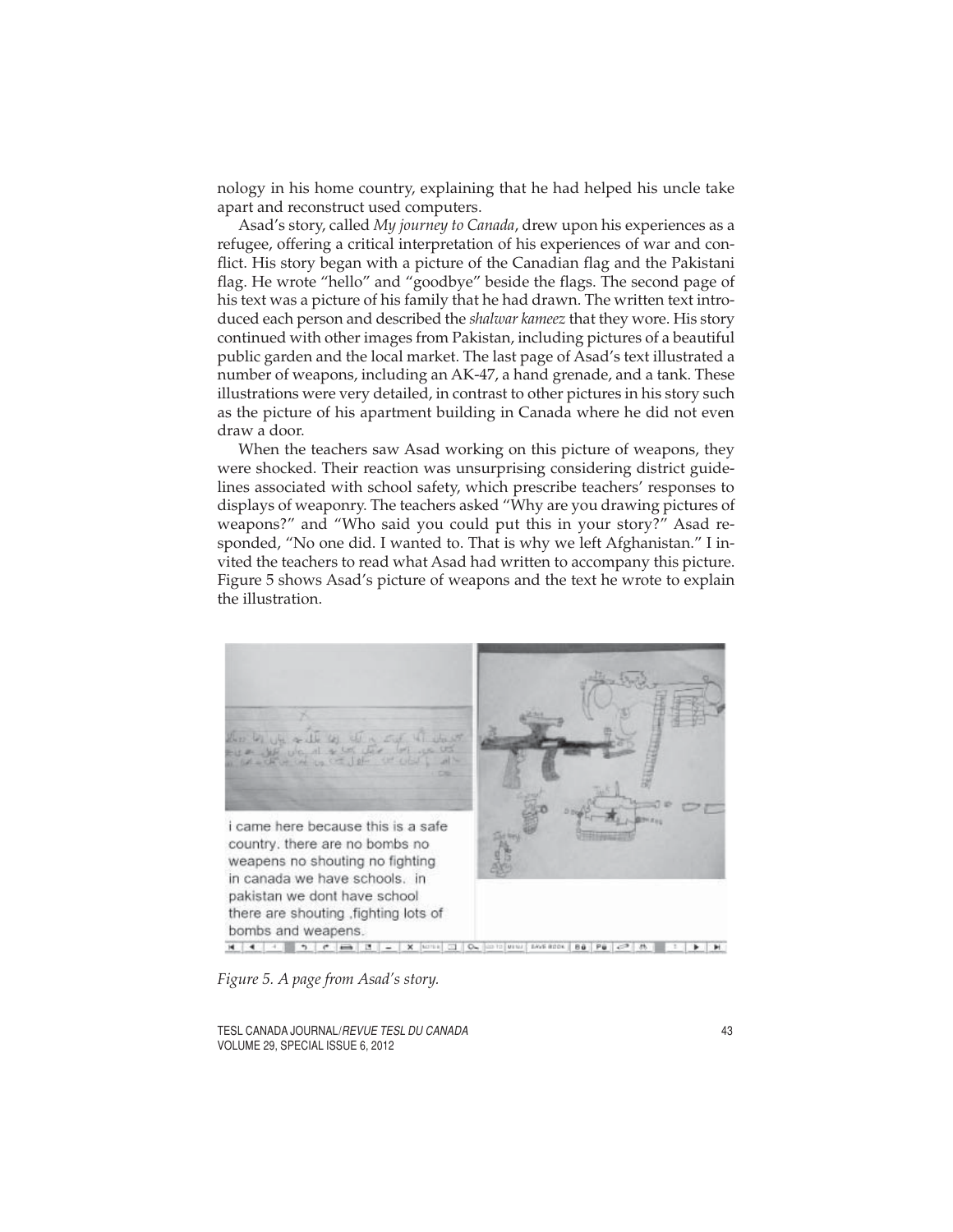After reading and discussing Asad's story, the teachers decided that he should change the title of his story to "My home country". Although he originally wanted his story to begin with a picture of the Canadian and Pakistani flags, they had him move that picture to the last page of his story. They also asked him to move the picture of weapons to the second page of his story, now appearing after the picture of his family wearing *shalwar kameez*. These changes remade Asad's narrative into a story about Pakistan, not a story about his journey to Canada as he had intended.

Asad's story is at once hopeful, problematic, and insightful. He juxtaposed images of weapons with images of public parks where children play, revealing an emerging sense of consciousness about his existential realities. Writing himself into the social world of his school community, Asad brought global issues of migration to a local context. His process of story writing demonstrated that literacy is not a neutral tool with universal applications (as implied by provincial standardized tests).

## **Through the Lens of the Literacy Engagement Framework**

From the perspective of the Literacy Engagement framework, the digital story writing project engaged students directly in the creation of dual language texts; they also read or listened to relevant stories that they could use as models in thinking about their own writing; even though neither the teachers nor I spoke students' languages, we employed bilingual instructional strategies that encouraged students to transfer knowledge and literacy skills across languages; students' identities were affirmed as a result of the message that their languages were viewed as legitimate cognitive and personal tools within the classroom; and students' background knowledge was connected to curriculum objectives and welcomed into the classroom.

Asad's story demonstrated his clear understanding of why his family had immigrated to Canada. It also showed that he was capable of writing and drawing at a higher level of performance when encouraged by someone or engaged by the subject matter. However, his engagement in cultural production generated a story and images of weapons as part of his background experience which were seen by the teachers as problematic in light of school board policies and expectations. The teachers' reactions suggest that certain types of stories, and the experiences that they express, are allowed in school while others are constituted as illegitimate for school-based literacy activities. The process and final product of Asad's story writing raise complex issues that are as much ethical as pedagogical related to the implementation of the Literacy Engagement framework (Stille, 2011).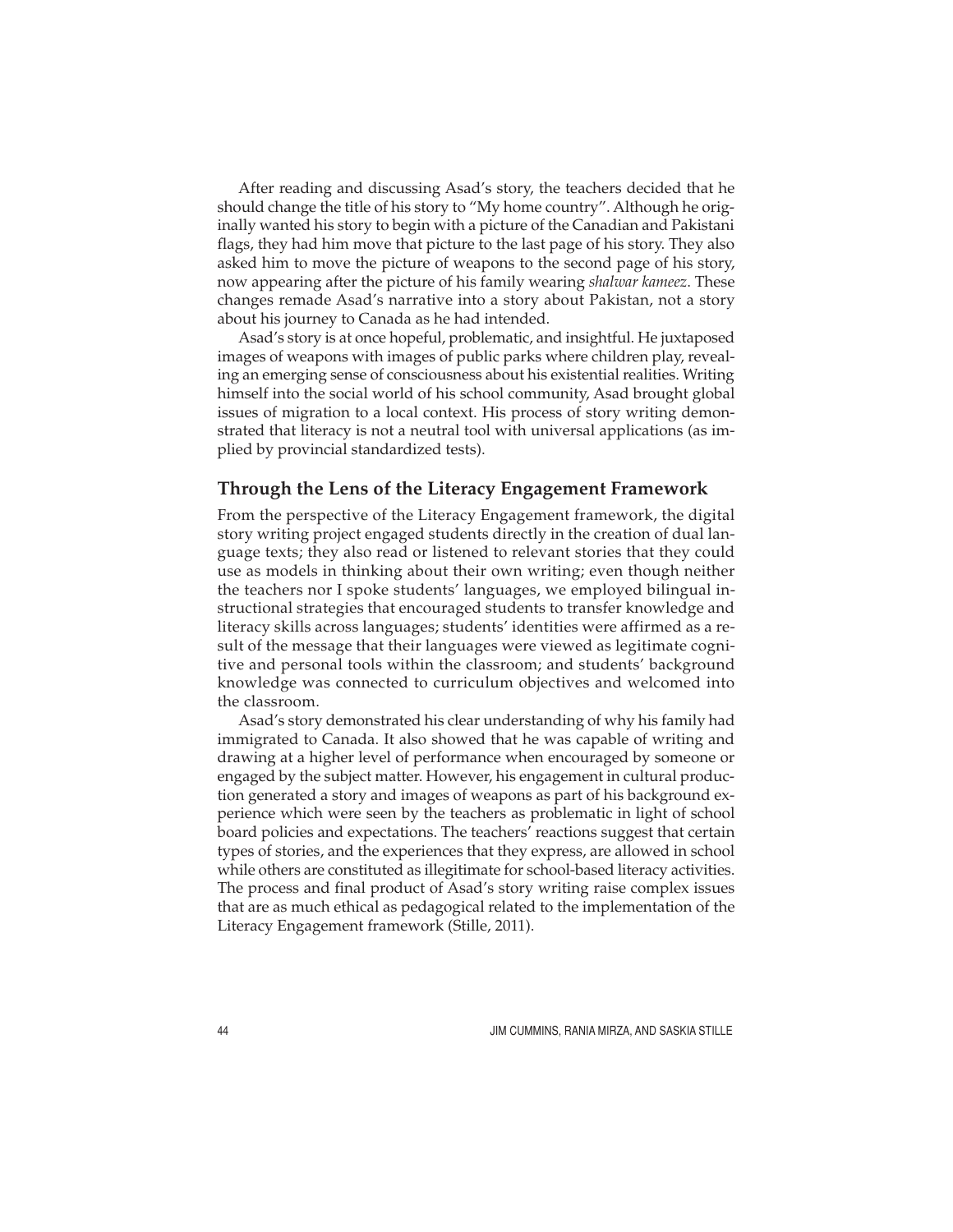## **Conclusion**

We have attempted to encapsulate the core instructional knowledge base related to the education of bilingual/ELL students within the context of the Literacy Engagement framework. We have also discussed how this framework evolved from research focused on bilingual and biliteracy development, the nature of academic language, and the roles of societal power relations and identity negotiation in determining the academic achievement of marginalized group students. The six components of the framework (including what we mean by literacy achievement) need to be unpacked in much more detail in relation to specific educational and social realities. We envisage this "unpacking" process as a central part of school-based language policy development, with the framework acting as a catalyst for collaborative inquiry among educators.

Our claim with respect to the framework is that it accurately and coherently reflects the empirical evidence relating to the academic development of bilingual/ELL students. It accounts for the demonstrated relationship between literacy engagement and literacy attainment. This relationship, in turn, reflects the nature of academic language which is found primarily in two places: classrooms and printed text. The framework also acknowledges the legitimacy of students' L1 as a cognitive tool and a repository of concepts, learning strategies, and knowledge of the world. We have attempted to illustrate how students' L1 can play a significant role in scaffolding the development of English academic skills and extending their awareness of language and literacy. Finally, we have examined how teachers have the power to choose instructional strategies that challenge the implicit devaluation of students' language, cultures, and identities in the school and wider society. When teachers open up the instructional space to connect curriculum to students' lives and affirm their identities, students' academic engagement increases and performance in English becomes more accomplished.

The framework highlights two dimensions—literacy engagement and identity affirmation that have been largely omitted from current policies designed to increase educational effectiveness. These dimensions are also absent from consideration within many teacher education programs across Canada and internationally. Part of our claim is that current policies and teacher education programs are inadequate to the extent that they fail to take account of the data supporting the central role that literacy engagement and identity affirmation play in supporting student achievement.

The usefulness of the Literacy Engagement framework will be judged by educators who attempt to use it. It is not in any sense static or fixed; rather, it is intended to be modified and extended according to the realities of particular educational contexts. It explicitly reflects our conviction that theory is relevant only to the extent that it remains in two-way dialogue with practice.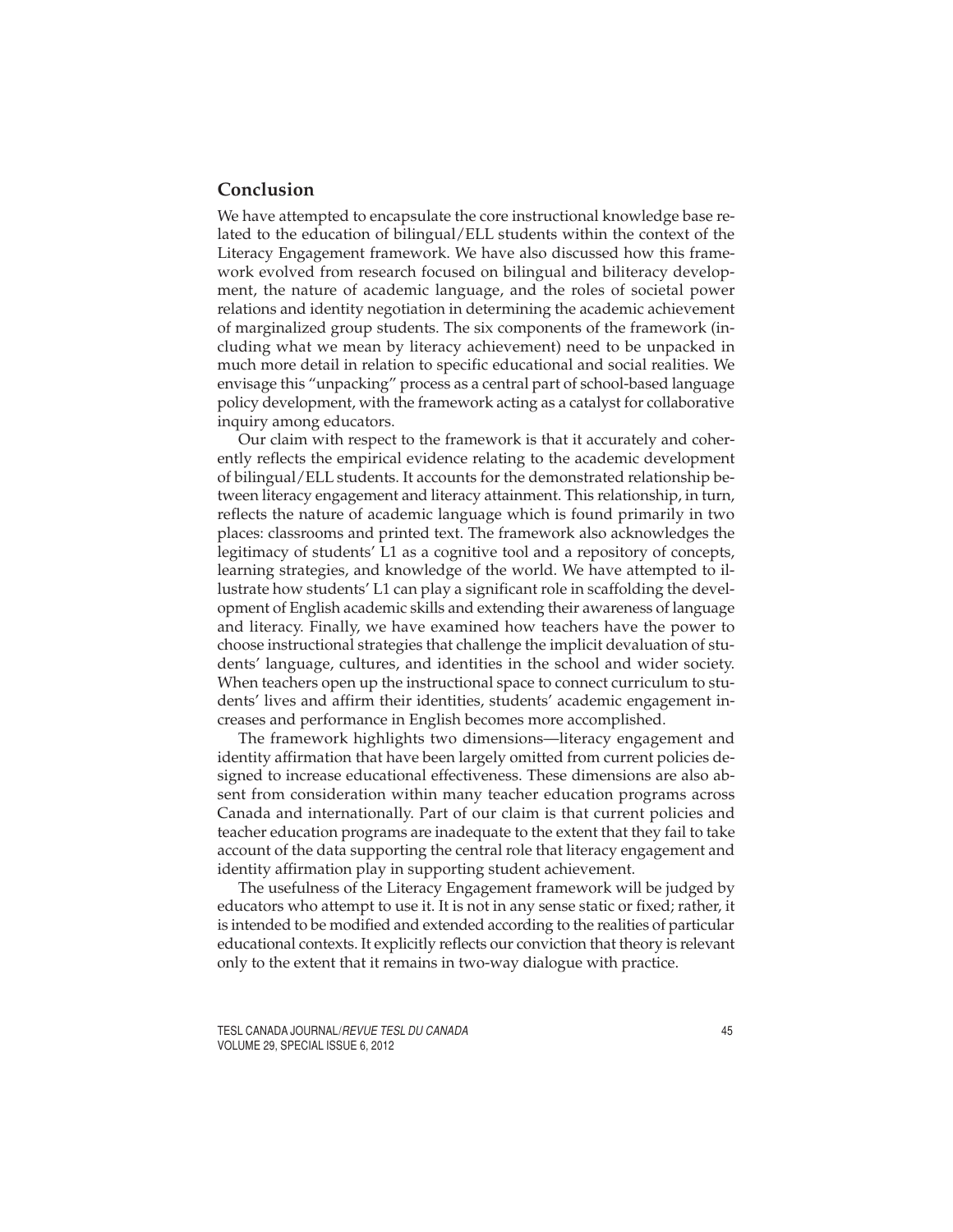## *The Authors*

Jim Cummins is a Canada Research Chair in the Department of Curriculum, Teaching and Learning of OISE/University of Toronto. His research focuses on literacy development in multilingual school contexts as well as on the potential roles of technology in promoting language and literacy development. His most recent book is *Identity Texts: The Collaborative Creation of Power in Multilingual Schools* (Trentham Books 2011, with Margaret Early).

Saskia Stille is a PhD candidate in the Department of Curriculum, Teaching, and Learning of the Ontario Institute for Studies in Education at the University of Toronto. She works with teachers and students to explore how cultural and linguistic diversity and rapid technological change are re/shaping language and literacy practices in schools.

Rania Mirza has been teaching for 9 years in the public education system in Ontario, Canada. She has completed her Master of Education at the University of Toronto with a focus in Second Language Education. Her research focuses on practical approaches to affirming identities in multi-lingual classrooms, language learning among minority groups and bilingual education.

#### *References*

- Bankston, C.L., & Zhou, M. (1995). Effects of minority-language literacy on the academic achievement of Vietnamese youths in New Orleans. *Sociology of Education, 68*(1), 1-17.
- Bialystok, E. (2006). Second-language acquisition and bilingualism at an early age and the impact on early cognitive development. In R.E. Tremblay, R.G. Barr, & R. DeV. Peters (Eds.), *Encyclopedia on early childhood development [online]* (pp. 1-4). Montreal, QC: Centre of Excellence for Early Childhood Development.
- Collier, V.P. (1987). Age and rate of acquisition of second language for academic purposes. *TESOL Quarterly, 21*, 617-641.
- Coulombe, S., Tremblay, J., & Marchand, S. (2004). *International adult literacy survey: Literacy scores, human capital and growth across fourteen OECD countries.* Catalogue no. 89-552-MIE. Ottawa: Statistics Canada.
- Cummins, J. (1976). The influence of bilingualism on cognitive growth: A synthesis of research findings and explanatory hypotheses. *Working Papers on Bilingualism, 9*, 1-43.
- Cummins, J. (1978). Educational implications of mother tongue maintenance in minority language groups. *Canadian Modern Language Review, 34*, 395-416.
- Cummins, J. (1979). Linguistic interdependence and the educational development of bilingual children. *Review of Educational Research, 49*, 222-251.
- Cummins, J. (1981). Age on arrival and immigrant second language learning in Canada: A reassessment. *Applied Linguistics, 2*, 132-149.
- Cummins, J. (1986). Empowering minority students: A framework for intervention. *Harvard Educational Review, 56*, 18-36.
- Cummins, J. (2000). *Language, power, and pedagogy: Bilingual children in the crossfire.* Clevedon, UK: Multilingual Matters.
- Cummins, J. (2001). *Negotiating identities: Education for empowerment in a diverse society* (2nd ed.). Los Angeles, CA: California Association for Bilingual Education.
- Cummins, J., & Early, M. (2011). *Identity texts: The collaborative creation of power in multilingual schools*. Stoke-on-Trent, UK: Trentham Books.
- Guthrie, J.T. (2004). Teaching for literacy engagement. *Journal of Literacy Research, 36*(1),1-30.
- Hakuta, K., Butler, Y.G., & Witt, D. (2000). *How long does it take English learners to attain*
- *proficiency?* (Policy Report 2000-1). Santa Barbara, CA: University of California Linguistic Minority Research Institute.
- Krashen, S.D. (2004). *The power of reading: Insights from the research* (2nd ed.). Portsmouth, NH: Heinemann.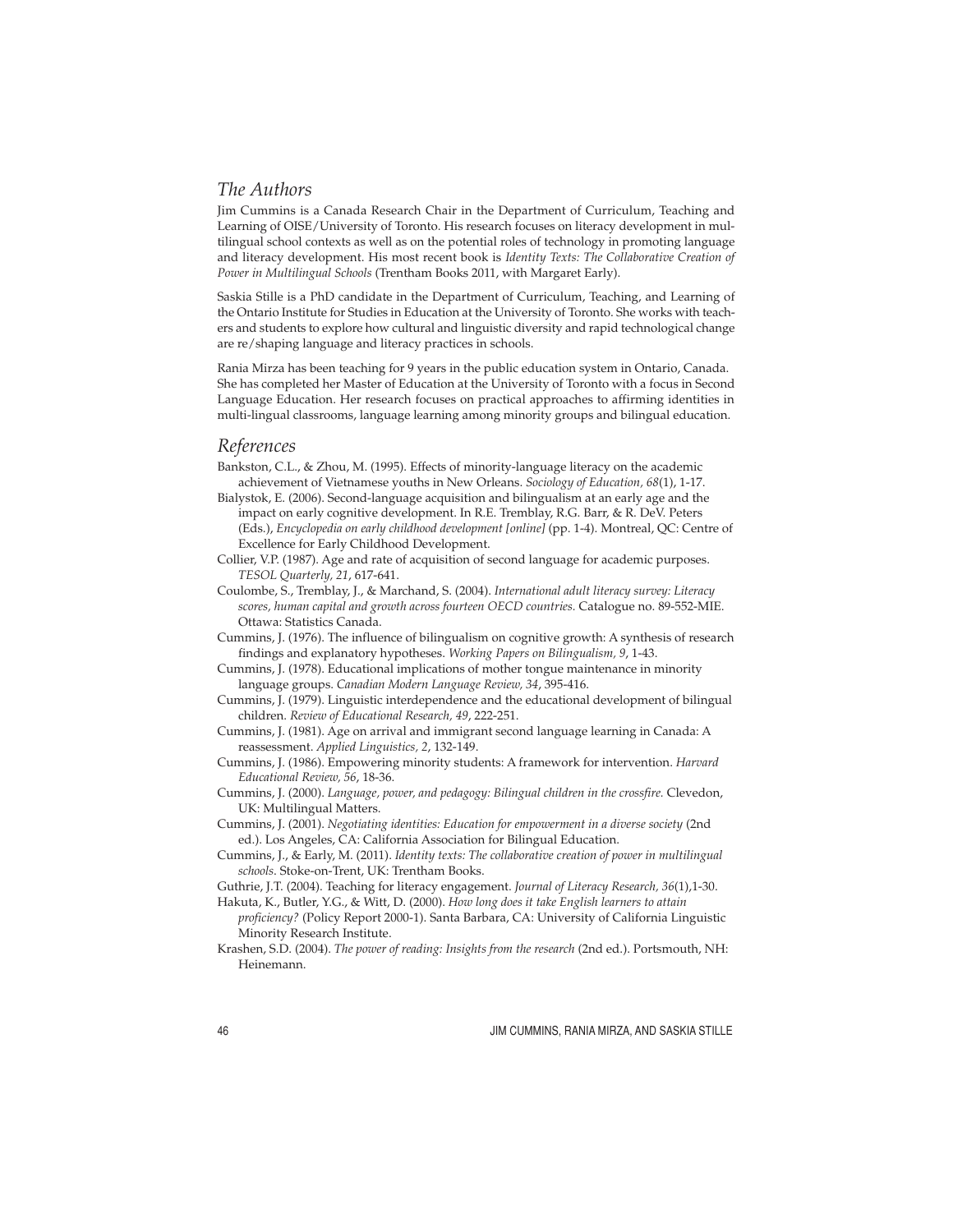- Leoni, L., Cohen, S., Cummins, J., Bismilla, V., Bajwaa, M., Hanif, S., Khalid, K., & Shahar, T. (2011). "I'm not just a coloring person": Teacher and student perspectives on identity text construction. In J. Cummins & M. Early (Eds.), *Identity texts: The collaborative creation of power in multilingual schools* (pp. 45-60). Stoke-on-Trent, UK: Trentham Books.
- Lesaux, N.K., & Geva, E. (2006). Synthesis: Development of literacy in language-minority students. In D. August & T. Shanahan (Eds.), *Developing literacy in second-language learners:* Report of the National Literacy Panel on language-minority children and youth (pp. 53-74). Mahwah, NJ: Erlbaum.
- Lindsay, J. (2010). *Children's access to print material and education-related outcomes: Findings from a meta-analytic review.* Naperville, IL: Learning Point Associates.
- McAndrew, M. (2009). *Educational pathways and academic performance of youth of immigrant origin: Comparing Montreal, Toronto and Vancouver.* Report submitted to the Canadian Council on Learning and Citizenship and Immigration Canada. Ottawa: Canadian Council on Learning.

McCarty, T.L. (Ed.). (2005). *Language, literacy, and power in schooling*. Mahwah, NJ: Erlbaum. OECD. (2004). *Messages from PISA 2000.* Paris: Author.

- OECD. (2010). *PISA 2009 results: Learning to learn Student engagement, strategies and practices* (Vol. 3). Paris: Author. Available: http://www.oecd.org/pisa/pisaproducts/48852630.pdf
- Ogbu, J.U. (1978). *Minority education and caste: The American system in cross-cultural perspective.* New York Academic Press.
- Ogbu, J.U. (1992). Understanding cultural diversity and learning. *Educational Researcher, 21*(8), 5-14 & 24.

Portes, A., & Rumbaut, R.G. (2001). *Legacies: The story of the immigrant secondv generation.* Berkeley, CA: University of California Press.

Stille, S. (2011). Ethical readings of student texts: Attending to process and the production of identity in classroom-based literacy research. *Language and Literacy, 13*(2), 66-79.

Watt, D., & Roessingh, H. (1994). ESL dropout: The myth of educational equity. *Alberta Journal of Educational Research, 40*, 283-296.

Watt, D., & Roessingh, H. (2001). The dynamics of ESL dropout: Plus ça change … *Canadian Modern Language Review, 58*, 203-222.